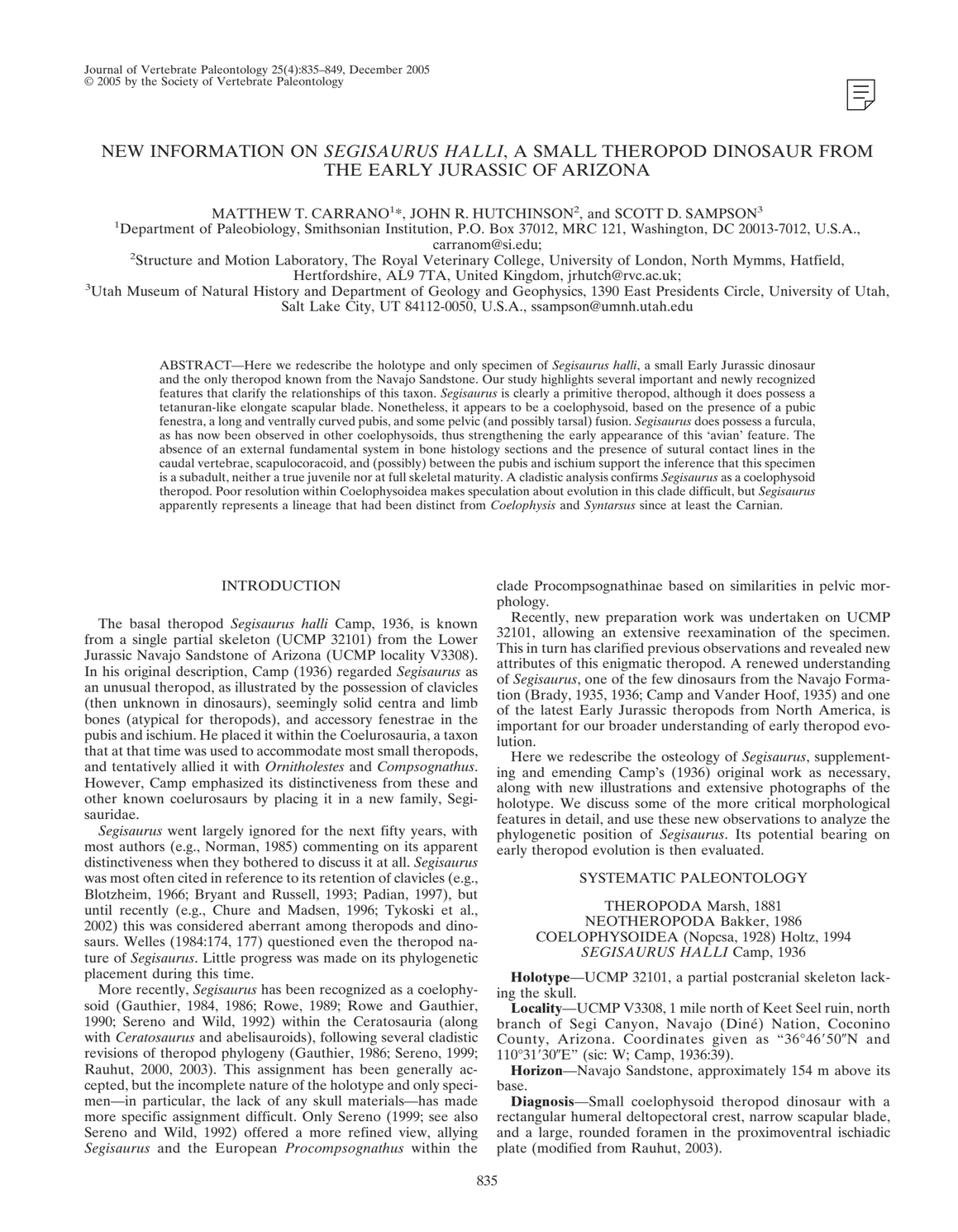### **DESCRIPTION**

# **Skull**

No skull materials can be identified.

### **Axial Skeleton**

**Cervicals**—The cervical series appears to be entirely missing. **Dorsals**—The dorsal series is partially preserved, starting with dorsal 4 and continuing back to the sacrum. Camp (1936) identified the individual vertebrae based on their position relative to other elements in the semi-articulated specimen. Assuming there were 24 vertebrae anterior to the two primordial sacrals (as in most basal neotheropods), his identifications appear to be correct and are followed here.

Fragments of dorsals 4, 5, and 6 are preserved articulated in the block with the scapular blade. All lack most of their neural arches, but dorsal 5 is more complete, retaining a portion of the left transverse process. The centrum appears to be amphicoelous, with a dense, spongy internal structure that suggests minimal, if any, pneumatic invagination. It is relatively long, resembling the condition in coelophysoids and noasaurids more than in coelurosaurs. The proportions are correspondingly more cylindrical than hourglass-shaped. The transverse process is relatively wide and backswept along its distal two-thirds; it is somewhat downturned as well. A small, anteriorly facing process near the anteromedial junction of the transverse process and centrum may be the parapophysis, which would be in agreement with the post-'pectoral' position of this vertebra.

Dorsals 8 and 9 are similar in morphology, although perhaps more strongly amphicoelous (Fig. 1). The lateral surface of dorsal 8 is exposed enough to reveal the absence of a pleurocoelous fossa. Its transverse process is fairly slender, angled slightly anteriorly, and extends horizontally more than one centrum width outward.

One additional fragment appears to represent an isolated dorsal neural arch, with the underside of the transverse process and its three associated fossae. A fragment of prezygapophysis is attached. The arch is long, but the spine is missing. Its length corresponds well with several of the preserved dorsal centra, but it cannot be unequivocally associated with any of them specifically.

**Sacrals**—The two primordial sacrals are partly preserved, along with a portion of the second sacral rib in articulation with the medial ilium, just opposite the posterior part of the left acetabulum (Fig. 2). These sacrals are firmly articulated but not fused; although a suture is still visible, no disc space is visible between the centra along the broken horizontal surface. The posterior end of the second primordial sacral appears to be natural, implying that fusion was also absent with the subsequent



FIGURE 1. Dorsal vertebra 8 of *Segisaurus halli*, UCMP 32101. **A**, anterior view. **B**, dorsal view. **Abbreviations**: **nc**, neural canal; **tvp**, transverse process. Scale bar equals 1 cm.



FIGURE 2. Sacrum and partial pelvis of *Segisaurus halli*, UCMP 32101 in dorsal view. **Abbreviations**: **ami**, acetabular margin of ischium (right); **ds1**, dorsosacral vertebra 1; **ds2**, dorsosacral vertebra 2; **of**, obturator foramen; **pf**, pubic foramen/fenestra; **s1**, sacral vertebra 1; **s2**, sacral vertebra 2; **s2r**, sacral rib 2; **sas**, supraacetabular shelf (left ilium). Scale bar equals 1 cm.

vertebra. No pleurocoels are evident. Anterior to these sacrals, the impressions of two centra probably represent two dorsosacrals, based on their position between the pelvic elements. The first caudal is missing, but we (like Camp, 1936) would predict one caudosacral as well, given the extension of the iliac postacetabulum toward caudal 2 (see below). Thus *Segisaurus* appears to have had five sacrals, as in most neotheropods except coelurosaurs and ceratosaurs.

**Caudals**—After caudal 1, the next 21 caudal vertebrae are preserved in articulation, with fragments of several more (Fig. 3). The neurocentral sutures are not open, but are usually evident. Caudal  $1$  (= caudosacral 1?) is apparently not preserved. Most caudals are ventrally grooved, a feature typically considered synapomorphic of 'ceratosaurs' (e.g., Rowe and Gauthier, 1990) but actually more widespread among theropods (Rauhut, 2000, 2003).

Caudal 2 is represented by its neural arch, including postzygapophyses (situated close together near the midline), the base of the neural spine, and part of the upturned transverse process. The neural canal was apparently large and round, and the neural spine was anteroposteriorly long (as in many primitive theropods). A small pocket is present in the infradiapophyseal fossa, presumably indicating some sort of soft tissue association (e.g., respiratory, circulatory), although probably not a "lymph heart" (Camp, 1936:42).

The transverse processes of subsequent caudals are more horizontally oriented, although still upturned, and present a lobate (distally expanded) shape in dorsal view (Fig. 3B). No arch fossae are present, and the neural spines are posteriorly inclined. The centra are relatively long, even in the more anterior caudals, while the transverse processes persist to at least caudal 21. These become shorter anteroposteriorly in the distal caudals, but a distinct 'transition point' (Gauthier, 1986) is not evident in the preserved series. The neural spines appear to be thickened dorsally into a 'spine table', and most have an accessory anterior process as in many other theropods (Fig. 3; e.g., *Poekilopleuron*, Eudes-Deslongchamps, 1837; *Lourinhanosaurus*, Mateus, 1998).

The prezygapophyses of caudal 18 are preserved in articulation with the postzygapophyses of caudal 17. This articulation is strongly vertically inclined, and the prezygapophyses are not particularly elongate. A small bump anterior to the neural spine persists in these mid-caudal vertebrae.

The more distal caudals are preserved only as isolated, antero-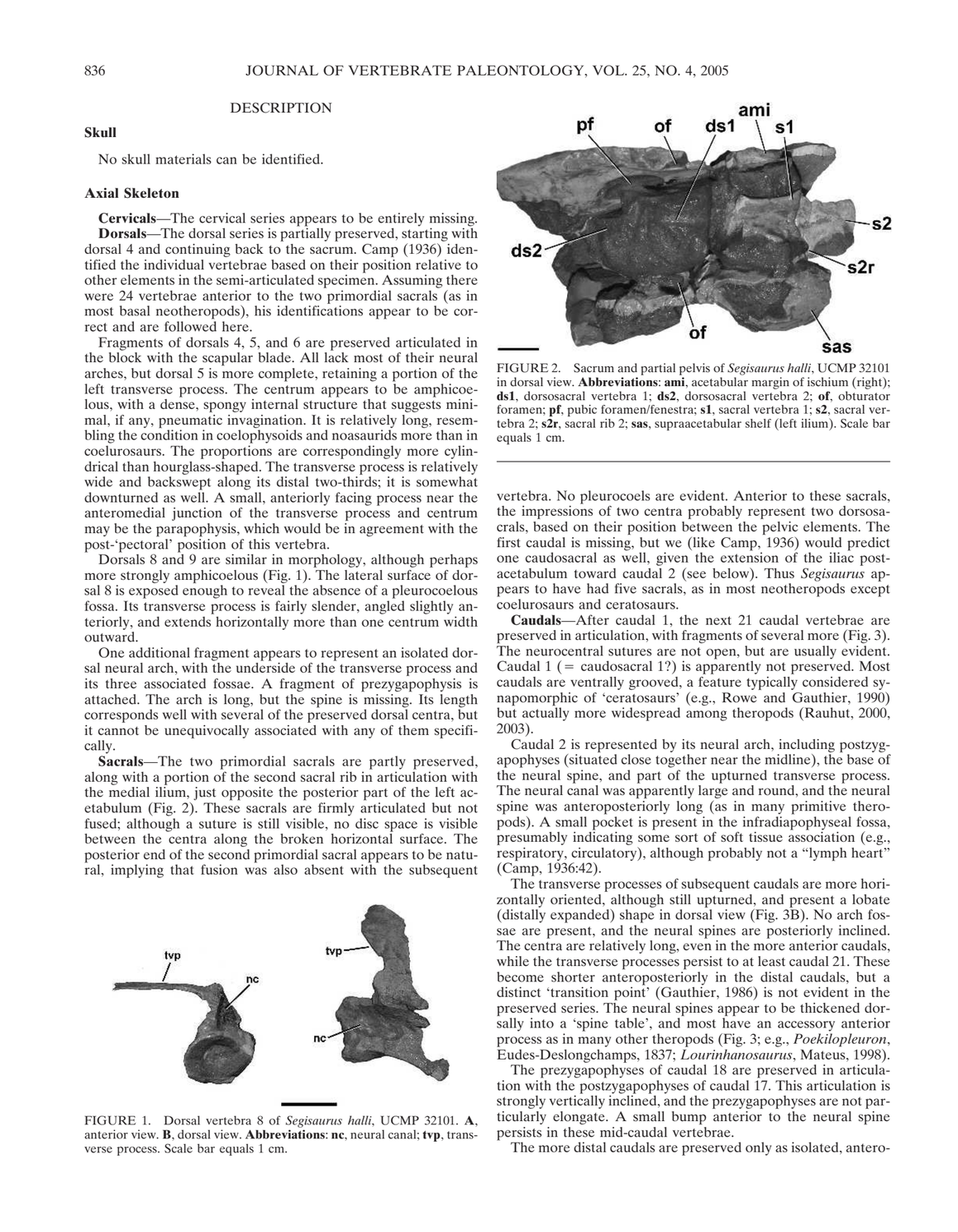

FIGURE 3. Caudal vertebrae and chevrons of *Segisaurus halli*, UCMP 32101. **A**, partly bisected caudal vertebrae 4 through 6 in left lateral view, showing articulated chevrons of vertebrae 4 through 7. **B**, dorsal view of caudal vertebrae 6–10. **Abbreviations**: **as**, anterior spine; **ch**, chevron; **nc**, neural canal; **ns**, neural spine; **poz**, postzygapophysis; **prz**, prezygapophysis; **st**, spine table; **tvp**, transverse process. Scale bars equal 1 cm.

posteriorly elongate centra. Some have a distinct ventral groove; all are amphicoelous.

**Cervical Ribs**—As noted by Camp (1936:42), the cervical ribs are very long and thin, as is typical for most theropods. Only the posterior portions of the cervical ribs from the last four vertebrae are preserved. Nothing can be discerned regarding their potential pneumaticity. There is certainly no compelling evidence to infer the presence of a cervical patagium in *Segisaurus* as Camp fancifully did; elongate cervical ribs are common in basal theropods and other archosaurs.

**Dorsal Ribs**—Portions of many of the dorsal ribs are present, but only the fourth retains its proximal end with the capitulum and tuberculum. Most ribs present are from the right side, having collapsed obliquely onto the gastralia. The left ribs are largely absent from the anterior thorax, but are present more posteriorly alongside the left hind limb. All have a rather typical rib morphology, including a posterior groove for attachment of the intercostal muscles and placement of the costal neurovasculature.

**Sternum and Gastralia**—The ventral portion of the thorax and anterior abdomen is not well preserved. Anterior to the preserved gastralia, the sediment is discolored (gray instead of red) in the region that likely contained the sternum. A long, flat element here might be a sternal fragment. It might also be a portion of a rib, but it differs significantly from most of the preserved dorsal rib shafts. A second flat element is present anterior to dorsal rib 4, but cannot be further identified.

The gastralia (Camp's "parasternal apparatus") are well preserved and mostly articulated, but they do not appear to be preserved anterior to the level of the sixth dorsal vertebra. The gap between the most anterior gastralial row and the pectoral girdle may be genuine, as in some other theropods (e.g., *Compsognathus*, Bidar et al., 1972; *Scipionyx*, Dal Sasso and Signore, 1998). Although many elements are broken, their general arrangement within the abdominal cuirass conforms to the general

theropod and prosauropod patterns (Fig. 4; Claessens, 1997, 2004): left and right paramedian elements imbricate along the midline, and each articulates in turn with one lateral segment. The lateral segment is longer than the medial one (Camp, 1936), as is typical for small, basal saurischians (Claessens, 2004). Approximately twelve rows are preserved, along with several small posterior gastralial fragments still in contact with the distal pubes (Fig. 7). Among them are a few swellings and fusions, which are common pathologies or variations among gastralia and other dermal bones (Claessens, 2004).

**Chevrons**—The chevrons are primitive in morphology, with very small anterior and posterior processes at their proximal ends (Fig. 3). Many are preserved in articulation. The haemal canal is closed dorsally throughout. The distal ends are thin and tapered, and lack any expansion back to at least chevron 11. Chevron 16 is slightly expanded distally, and chevron 17 is almost blade-shaped. They also decrease in length progressively after chevron 7. The apparent absence of chevrons on caudal vertebrae 1–3 is probably artifactual.

# **Appendicular Skeleton**

**Scapula**—The left scapula is preserved, along with parts of both coracoids and the furcula (Fig. 5). The scapula has a very long, slender shaft, especially compared with that of coelophysoids and other primitive theropods (Fig. 5A; e.g., *Eoraptor*, *Ceratosaurus*). The shaft broadens along its length to reach a maximum at the distal end. It resembles the condition in coelophysoids such as *Coelophysis*, *Gojirasaurus*, and *Dilophosaurus* in having a curved anterior margin, a straight posterior margin, and an asymmetrically curved distal expansion. The acromion is well preserved, emerging gently from the curve of the shaft and articulating with the lateral tip of the furcula (Fig. 5A, B). The suture with the coracoid is partly fused but evident as it runs toward the midpoint of the glenoid. The glenoid is deep and narrow, but cannot be described in further detail. The scapula is 93 mm long, 8.5 mm wide at its midshaft, and expands to 20 mm distally.

**Coracoid**—The left coracoid is nearly complete, missing only the posterior process and part of the area beneath the glenoid (Fig. 5A, C). Laterally, the coracoid foramen is visible, leading into a dorsally directed passage through the bone. The bone is fairly deep and bears a rounded ventral edge. Distinct muscle scars are evident, paralleling the posteroventral edge. A small bump below the broken posterior portion could be construed as



FIGURE 4. Gastralia of *Segisaurus halli*, UCMP 32101. Ventral view. **Abbreviations**: **lle**, left lateral element; **lpe**, left paramedian element; **rle**, right lateral element; **rpe**, right paramedian element; **sw**, swelling.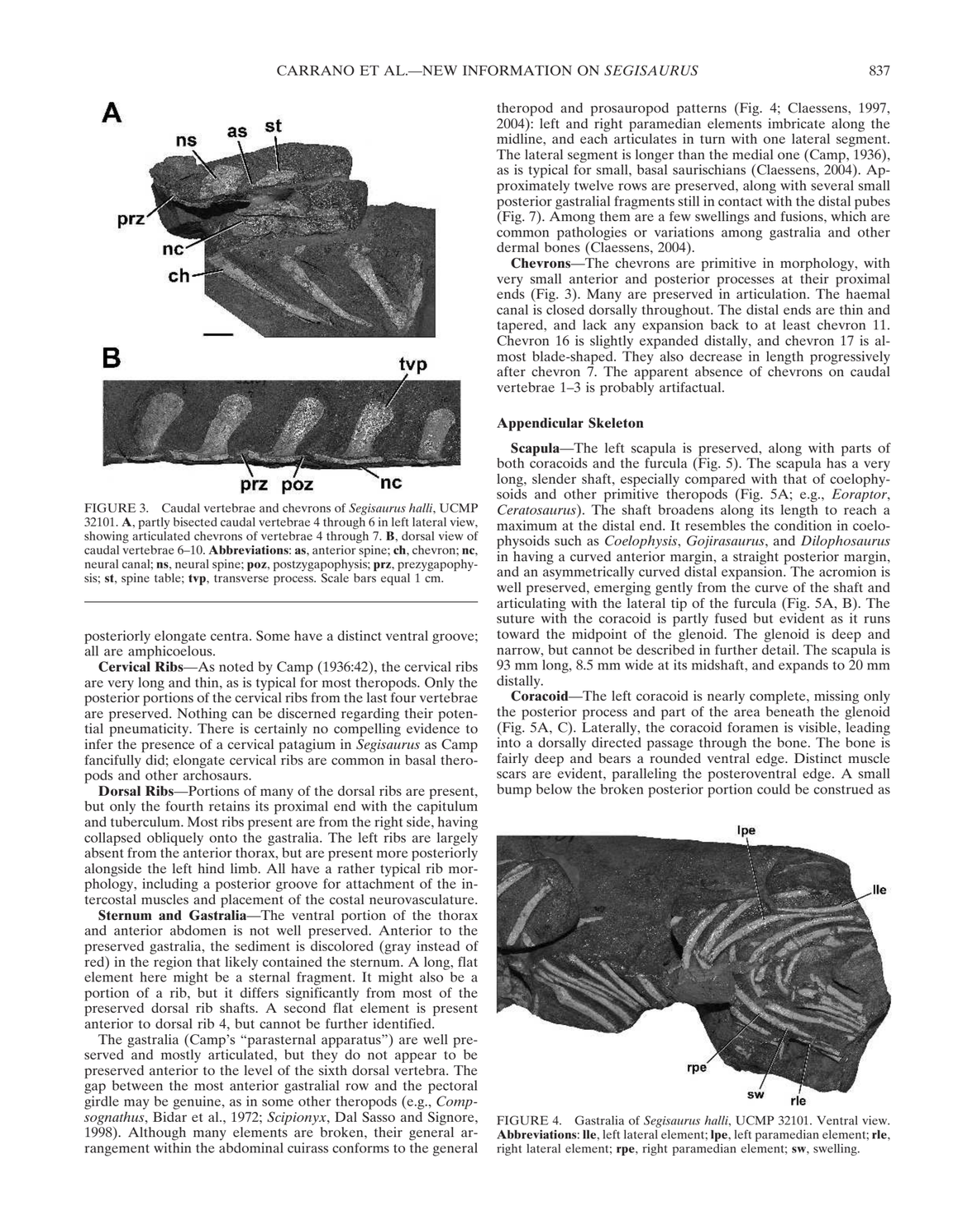

FIGURE 5. Left pectoral girdle of *Segisaurus halli*, UCMP 32101. **A**, lateral view of articulated elements. **B**, articulation of furcula and scapular acromion process. **C**, dorsal (internal) view of left and right coracoids, showing articulated furcula. **Abbreviations**: **ac**, acromion process; **cf**, coracoid foramen; **ef**, epicleidal facet; **f**, furcula; **gl**, glenoid; **h**, fragment of humerus; **lc**, left coracoid; **ms**, muscle scar ('biceps tubercle'); **rc**, right coracoid; **rf**, rib fragment; **sc**, scapula; **scs**, scapulocoracoid suture. Scale bars equal 1 cm.

a biceps tubercle, with a distinct facet ventrally, but the damaged posterior region renders such homologies uncertain.

Only the medial (sternal) half of the right coracoid is preserved (Fig. 5C). Its posterior end has rotated counterclockwise (dorsal view), unnaturally abutting the posterior end of the left coracoid and sitting where the anterior end of the sternum should be. However, the anterior right coracoid is articulated in its expected location. Given this, and the location of the median 'dip' of the furcula (see below), the relative positions of the furcula and anterior coracoids appears to be natural, not artifactual.

**Furcula**—UCMP 32101 has a furcula (Fig. 5). This element was described as a single clavicle by Camp (1936:44), who was followed by most subsequent authors (e.g. Blotzheim, 1966; Bryant and Russell, 1993; Padian, 1997; Makovicky and Currie, 1998). However, three lines of evidence reveal that the element is indeed a furcula. First, it is at least 50% longer than any linear dimension of the nearly complete left coracoid. In dinosaurs with separate clavicles, each element is shorter than the coracoid as measured from the anterior extremity of the scapulocoracoid suture to the tip of the posterior process (the longest linear dimension of the coracoid in most theropods) (Bryant and Russell, 1993; Chure and Madsen, 1996:fig. 1; Makovicky and Currie, 1998). Second, the element crosses the anterior ends of both coracoids, as do other furculae (Chure and Madsen, 1996; Norell et al., 1997; Clark et al., 1999). Finally, the bone 'dips' ventrally between the two coracoids, a product of the junction between the two sigmoidally curved clavicles (Makovicky and Currie, 1998). A single clavicle would be half as long, and therefore not cross the anterior ends of both coracoids. It also would lack this midline 'dip,' instead forming a single sigmoid curve. It is certainly not formed from fused gastralia, hyoids, ribs, or other bones because it lacks the diagnostic features of those elements, as detailed in other studies (Chure and Madsen, 1996; Makovicky and Currie, 1998; Tykoski et al., 2002; Claessens, 2004).

The furcula of *Segisaurus* apparently lacks a hypocleideum, although there seems to be a slight nubbin where the hypocleideum would be located. Furculae without prominent hypocleidea are known in other basal theropods (Chure and Madsen, 1996; Makovicky and Currie, 1998; Tykoski et al., 2002) as well as in oviraptorids (Clark et al., 1999) and *Archaeopteryx* (Owen, 1863). As is usual, there is no evidence of a suture at the midpoint of the furcula. The two rami diverge at an angle of about 140°. The furcula also possesses a modest swelling on the left side, as noted by Camp (1936:44). This asymmetry is atypical for theropod furculae (Chure and Madsen, 1996; Norell et al., 1997; Makovicky and Currie, 1998; Clark et al., 1999; Tykoski et al., 2002) and may be pathological (it does not appear on the right side). As in *Syntarsus* (Tykoski et al., 2002), the left ramus of the furcula has a striated, posterodorsally facing epicleidal facet (Fig. 5B). A similar morphology has been noted for *Allosaurus* (Chure and Madsen, 1996).

**Humerus**—Only the left humerus is present (Fig 6A). The proximal end is damaged, and lacks the head and greater tubercle, although a fragment of bone lodged in the left glenoid may represent part of these structures. The broken end clearly demonstrates that the humerus is hollow and thin walled. The internal tuberosity may be present along the edge of the proximal break. Below it, the deltopectoral crest extends as a rugose ridge to about the midshaft. The distal edge of the deltopectoral crest is distinct, emerging from the shaft nearly perpendicularly and much more abruptly than in *Dilophosaurus*. It is not clear whether the crest continues to the proximal end or terminates well below it, but some segregation of muscle insertion develop-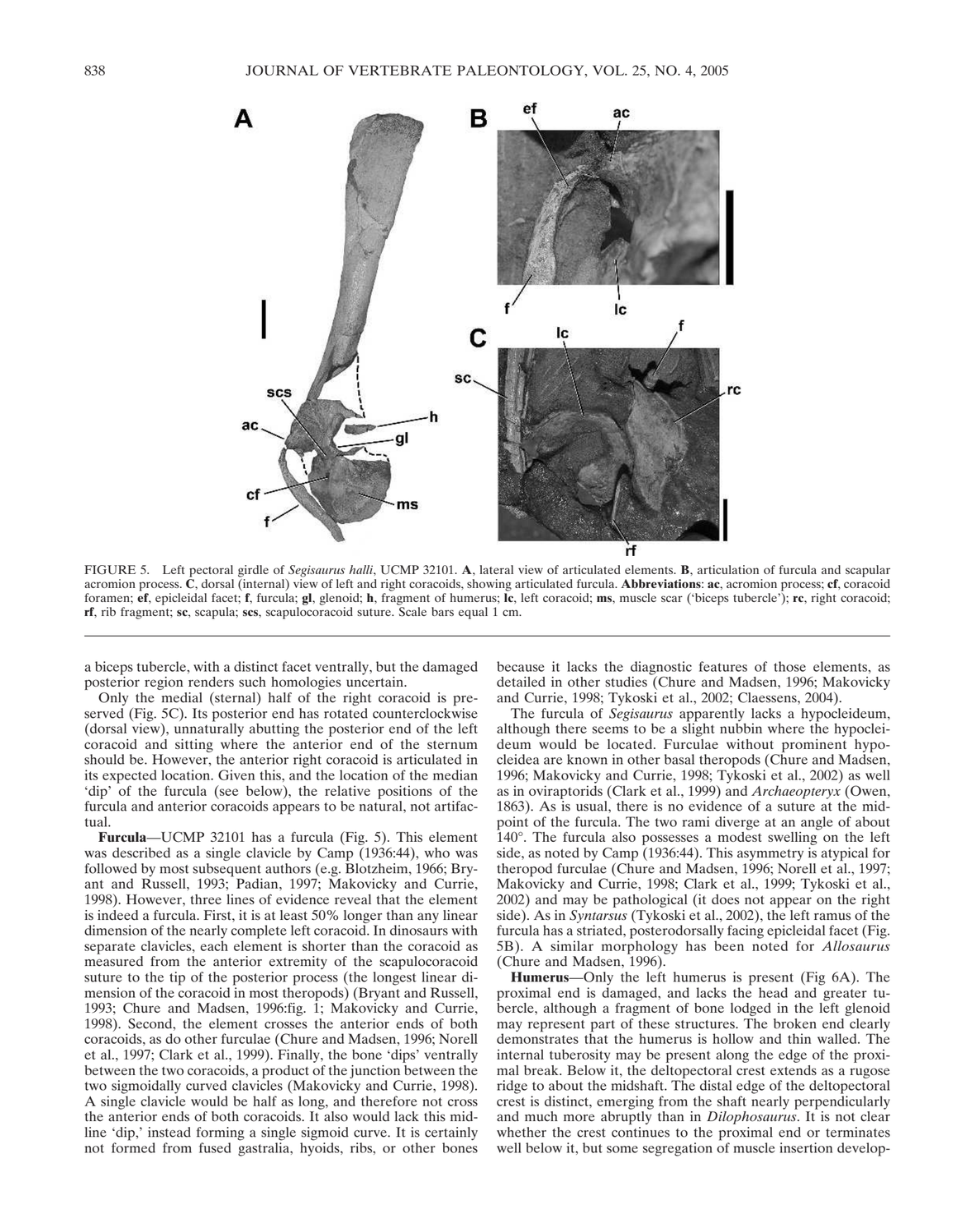

FIGURE 6. Left forelimb of *Segisaurus halli*, UCMP 32101. **A**, humerus, posterior view. **B**, radius, lateral view. **C**, ulna, medial view. **Abbreviations**: **dpc**, deltopectoral crest; **ecc**, ectepicondyle; **enc**, entepicondyle; **gt**, greater tubercle; **ms**, muscle scar (four different muscle attachments indicated); **ol**, olecranon; **pa**, proximal articular surface. Scale bar equals 1 cm.

ment along the crest accentuates its distal third. The deltopectoral crest and humerus are well marked with scars for the insertions of shoulder muscles such as the Mm. deltoidei and Mm. pectorales.

The proximal and distal ends of the humerus are twisted about 50°, demonstrating more torsion than in most coelophysoids but comparable to the condition in *Dilophosaurus* and basal tetanurans. The shaft is straight in mediolateral view, rather than sigmoid, and (as preserved) both ends expand to about 20 mm from the 7 mm wide midshaft. The distal end preserves the ectepicondyle and half of the entepicondyle; both are rounded.

**Radius**—Camp (1936:44) reversed the identifications of the radius and ulna. About two-thirds of the radius appears to be present (Fig. 6B), with the broken shaft revealing a hollow interior. The proximal articular surface is teardrop-shaped and distinctly concave, and remains in near articulation with the humeral ectepicondyle. The main shaft is substantially deeper than wide, although this may have been enhanced by crushing.

**Ulna**—The proximal two-thirds of the ulna are preserved, bearing a triangular expansion that includes the base of an olecranon process (Fig. 6C). The slightly concave medial surface has been exaggerated by crushing. Laterally, the radial articulation is obscured by matrix. The shaft is hollow at the broken end, and appears to have been somewhat more slender than the radial shaft. The ulna is preserved in a different block from the other forearm elements (along with the scapula and gastralia), but can be re-articulated into its natural position with the radius and humeral entepicondyle.

**Carpus**—Nothing of the carpus can be identified.

**Manus**—The manus is represented by several fragmentary phalanges and unguals of uncertain identity. At least two belong to the left manus, which Camp (1936:45) identified as digits II and III, apparently by comparison with *Compsognathus*; if this identification is correct, then digit II seems to be the longest in the manus, befitting a basal theropodan saurischian (Gauthier, 1984). Other, isolated fragments could pertain to elements of either manus. Most are unremarkable in morphology, tending to be rather slender. The unguals are strongly recurved, laterally compressed, and bear a distinct single vascular groove, resembling the condition in *Coelophysis*. The exact number of manual digits cannot be determined, but the phylogenetic position of *Segisaurus* (see below) suggests there should have been four.

**Ilium**—Parts are present of all the pelvic elements of both sides, but the ilia are particularly fragmentary. The left acetabulum is open medially and longer (30 mm) than tall (20 mm), with a large, hooded supraacetabular crest (Fig. 2). Its preserved margins do not show any evidence of sutures with either the pubis or ischium. A depression occurs within the acetabulum along its anterior margin, as in *Coelophysis* and many neotheropods.

The right ilium is represented only by a small sliver of bone alongside the right lateral edge of the second caudal vertebra. It is, however, sufficient to indicate that *Segisaurus* has an elongate postacetabulum that extended far past the ischial peduncle, as in other neotheropods.

**Pubis**—The pubis has two openings, as in most coelophysoids (Figs. 7, 8; e.g., *Syntarsus*, *Gojirasaurus*, *Procompsognathus*). The obturator foramen is the smaller and more dorsally situated of the two. Below it, a large pubic (or 'thyroid') fenestra faces ventrally. This fenestra is incomplete along its ventral margin, although it is difficult to determine whether this is natural or the result of breakage (Fig. 7). A potential suture is evident between the left pubis and ischium, directly below the acetabular opening where these two bones are laminar (Fig. 8A). Both pubes and ischia are preserved, clearly demonstrating that the puboischiadic plate was complete ventral to the acetabulum, although there may have been a diamond-shaped space at the junction of all four elements.

The proximal pubic shaft downcurves 35° ventrally, but the midshaft is broken and partly missing. The paired distal pubes are thickened distally but not expanded into a 'boot' or similar structure (Fig. 7B). There is a median gap below the pubic apron, as in *Procompsognathus* (Sereno, 1999) and many other coelo-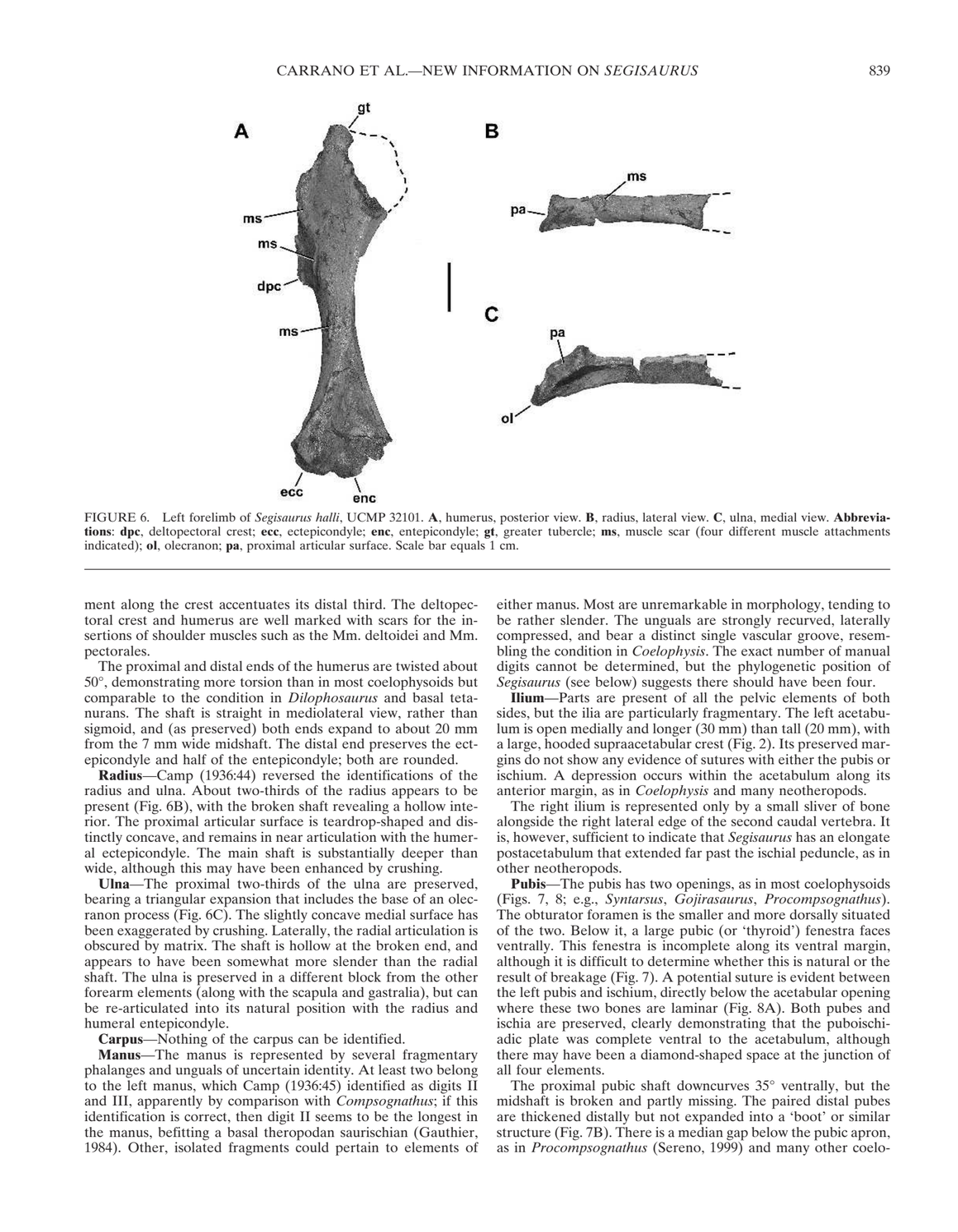



FIGURE 7. Pubis of *Segisaurus halli*, UCMP 32101. **A**, proximal end of left pubis in lateral view. **B**, distal pubes with associated gastralia in anterolateral view. **Abbreviations**: **g**, gastralia; **lp**, left pubis; **mn**, median notch; **of**, obturator foramen; **pf**, pubic fenestra/foramen; **ps**, pubic shaft; **rp**, right pubis. Scale bars equal 1 cm.

physoids (including *Dilophosaurus*, *Syntarsus kayentakatae*, and *Liliensternus liliensterni*; Huene, 1934; R. Tykoski, pers. comm.). This differs from the condition in basal tetanurans, where the distal pubes are slightly swollen and contact along their medial surfaces, leaving a more proximal gap. The apron in *Segisaurus* is beautifully preserved, the right having telescoped slightly dorsally over the left and slid proximally (Fig. 9B). It has a similar cross section to that of most primitive theropods, with a lateral rod-like portion that is distinct from the thin, medially sharpened apron itself. Based on their position relative to other articulated elements, at least 10 mm are missing from the pubic shaft; the estimated length is minimally 110 mm.

**Ischium**—The articulated ischia bear a large ischial foramen that appears to be diagnostic for *Segisaurus* (Fig. 8A; Camp, 1936; Rauhut, 2000, 2003). They are appressed throughout their lengths, and fused distally into a thin, flattened structure (Fig. 8B). Some compression is apparent along the midshaft, where the left and right ischia have collapsed mediolaterally and folded inward (Fig. 9A). Hence some distortion may have occurred post-mortem, but the midshafts seem to have been genuinely flattened (contra Rowe and Gauthier, 1990). Presumably the fused distal portions prevented the telescoping seen on the pubes. Somewhat more of the shafts seem to be missing as well (ca. 27 mm), but based on position we estimate their lengths as 96 mm. A faint pit on the posterolateral proximal right ischium corresponds to the ischial tuberosity, marking the origin of M. flexor tibialis internus 3 (Hutchinson, 2001b; Carrano and Hutchinson, 2002). The distal ischia are angled ventrally about 35°.

FIGURE 8. Ischium of *Segisaurus halli*, UCMP 32101. **A**, proximal end of left ischium in articulation with left pubis. **B**, distal ischia in left dorsolateral view **Abbreviations**: **df**, distal fusion; **if**, ischial foramen; **li**, left ischium; **mis**, median suture between left and right ischia; **pf**, pubic foramen; **pis**, puboischial suture; **ri**, right ischium. Scale bars equal 1 cm.

**Femur**—A fragment of the left femoral head remains in life position in the block close to the left acetabulum, connected to a larger, free fragment. It preserves the nearly complete left lesser trochanter, showing both a shelf laterally and a spike-like process more anteriorly. A marked groove along the anterior edge of the shelf indicates the insertion of M. ischiotrochantericus (Hutchinson, 2001a). More distally, a ridge-like fourth trochanter is bounded posterolaterally by a prominent facet for M. caudofemoralis brevis (Hutchinson, 2001a; Carrano and Hutchinson, 2002). The broken shaft is relatively solid, but does show some evidence of internal hollowing. The relatively complete distal end has a distinct fossa on the anterior surface of the fibular condyle; it bears prominent muscle striations for the origin of a distal part of M. femorotibialis externus (Hutchinson, 2001a; Carrano and Hutchinson, 2002). The fossa and extensor groove are more pronounced than in *Coelophysis*. The proximal ridges leading to the distal condyles are barely visible, along with the associated flexor groove.

The proximal right femur is better preserved. The greater trochanter is a long, flat facet along the lateral surface, marking the insertion of Mm. puboischiofemorales externii (Hutchinson, 2001a; Carrano and Hutchinson, 2002). A small, spike-like lesser trochanter is present on the anterolateral corner of the shaft, contiguous with a more lateral shelf as in *Coelophysis*, *Syntarsus*, and other coelophysoids. The orientation of the head cannot be observed, but its anteroposterior narrowness is consistent with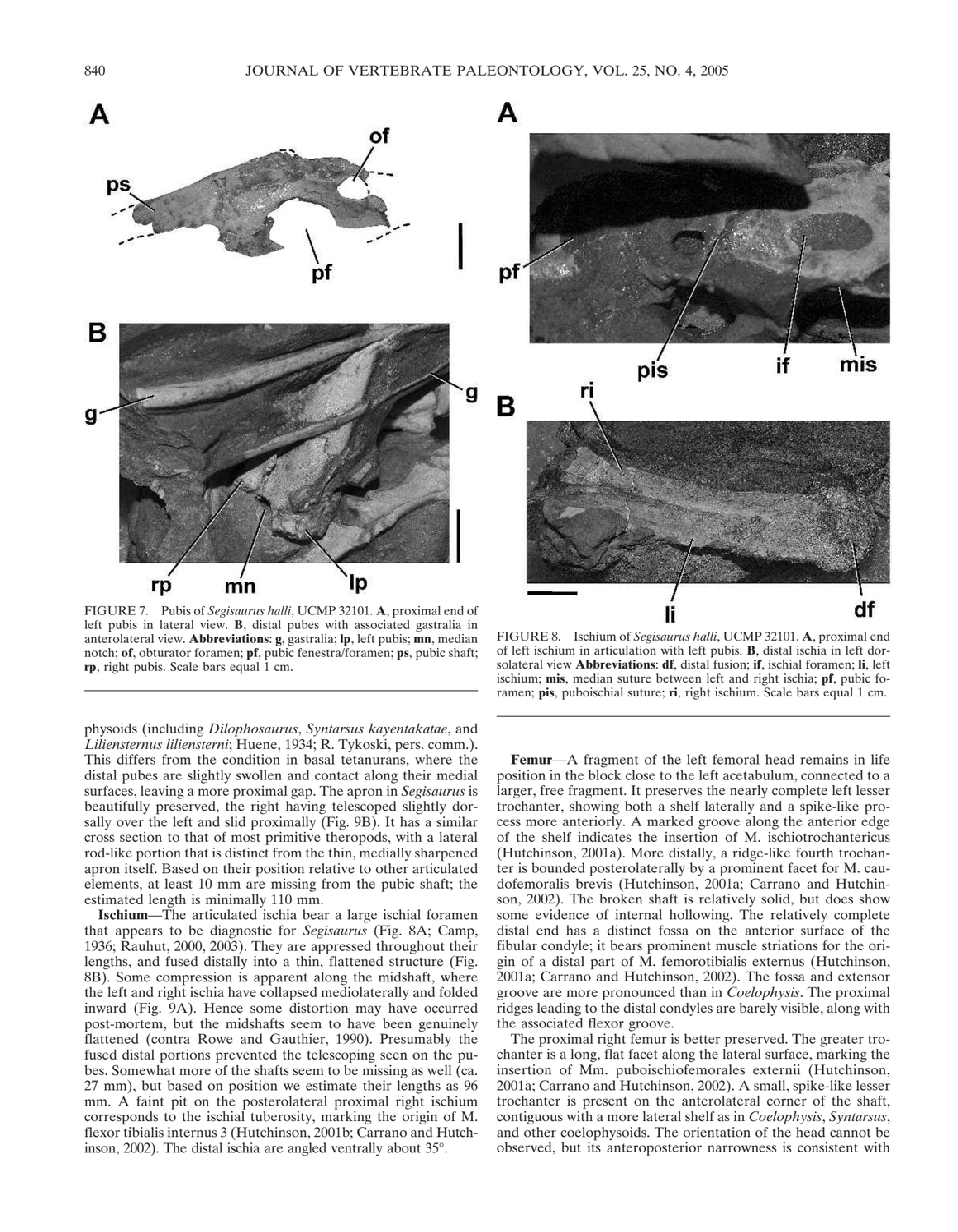

FIGURE 9. Pubis and ischium of *Segisaurus halli*, UCMP 32101. **A**, ischial midshafts in cross section, proximal view. **B**, pubic midshafts in cross section, proximal view. **Abbreviations**: **ia**, ischial apron; **is**, ischial shaft; **pa**, pubic apron; **ps**, pubic shaft. Scale bar equals 1 cm.

the coelophysoid condition, which would involve an anteromedial orientation of the head (Carrano, 2000). The lateral portion of the proximal end preserves part of the curved articular surface and sulcus that would have articulated beneath the prominent iliac supraacetabular crest. A hollow shaft section from what is probably the right femur can be seen to the right of the ischial shafts.

**Tibia and Fibula**—The left tibia is nearly complete (Fig. 10). It has a prominent cnemial crest that nonetheless does not extend significantly above the level of the proximal articular surface. The distal cnemial crest has a flat facet for insertion of the knee extensor tendon(s) and origin of at least part of M. tibialis cranialis (Carrano and Hutchinson, 2002). The medial surface of the tibial shaft is somewhat damaged and partly restored. Laterally, a marked fibular crest still clasps the fibula, demarcating a significant fossa anteriorly and proximally. The medial proximal condyle is prominent, but the lateral condyle cannot be seen. The tibia is closely appressed to the fibula for most of its length.

The right tibia includes the cnemial crest and much of the proximal end, along with approximately two-thirds of the shaft adjacent to the right fibula. The bone is broken beneath the cnemial crest, revealing the interior.

The left fibula is also mostly complete (Fig. 10). It is not fused to the tibia as Camp (1936) contended—its proximal end has been displaced slightly posteriorly, so that the shaft sits entirely posterior to the fibular crest, instead of alongside it. On the posteromedial surface, a distinct sulcus is present as in many coelophysoids (Rowe and Gauthier, 1990), delimited proximally by a faint tuber. The insertion for M. iliofibularis is marked and rugose, situated along the anterior edge of the shaft approximately one-third of the way down. A narrow, concave groove runs down the medial shaft from the level of this tubercle toward the distal end. Only the central portion of the right fibular shaft is present.

**Tarsus**—The tarsus is represented only by elements of the left side, specifically distal tarsal 4, a portion of the calcaneum, and possibly part of the astragalus (Fig. 11). Camp misidentified the latter as a "calcaneal tuber" (1936:48), but such a structure is unknown in theropods. This fragment is difficult to identify with certainty, but it may represent the posteromedial corner of the left astragalus, which is consistent with its original position amidst the articulated hind limb elements (Camp, 1936:pl. 3) and comparisons with the astragalus of other basal theropods such as *Coelophysis*. Gauthier (1984:217) seems to have misinterpreted Camp's description of the 'calcaneal tuber' as referring to distal tarsal 4, but Camp's illustration (1936:pl. 3) clearly associates the term with this fragment.

The calcaneum is articulated with the distal end of the fibula, which remains lodged in a distinct, dorsal cup with a semicircular lateral margin (Fig. 11). The medial articular surface for the astragalus appears to be partly intact, suggesting that these two elements were not fused. The medial wall of the fibular cup is missing, and would have been formed by the lateral part of the astragalus. In general the fibular cup is similar in shape to that of *Coelophysis*, although somewhat more elongate mediolaterally. The ventral portion of the calcaneum is roller shaped and ventrally (not anteroventrally) positioned, forming the lateral portion of the mesotarsal joint.

Distal tarsal 4 is flattened dorsoventrally, as in all dinosaurs, and is more triangular than trapezoidal, as in dinosaurs (Novas,



FIGURE 10. Proximal left tibia and fibula of *Segisaurus halli*, UCMP 32101, in anterior view. **Abbreviations**: **cn**, cnemial crest; **f**, fibula; **fc**, fibular crest; **ift**, M. iliofibularis tubercle; **t**, tibia. Scale bar equals 1 cm.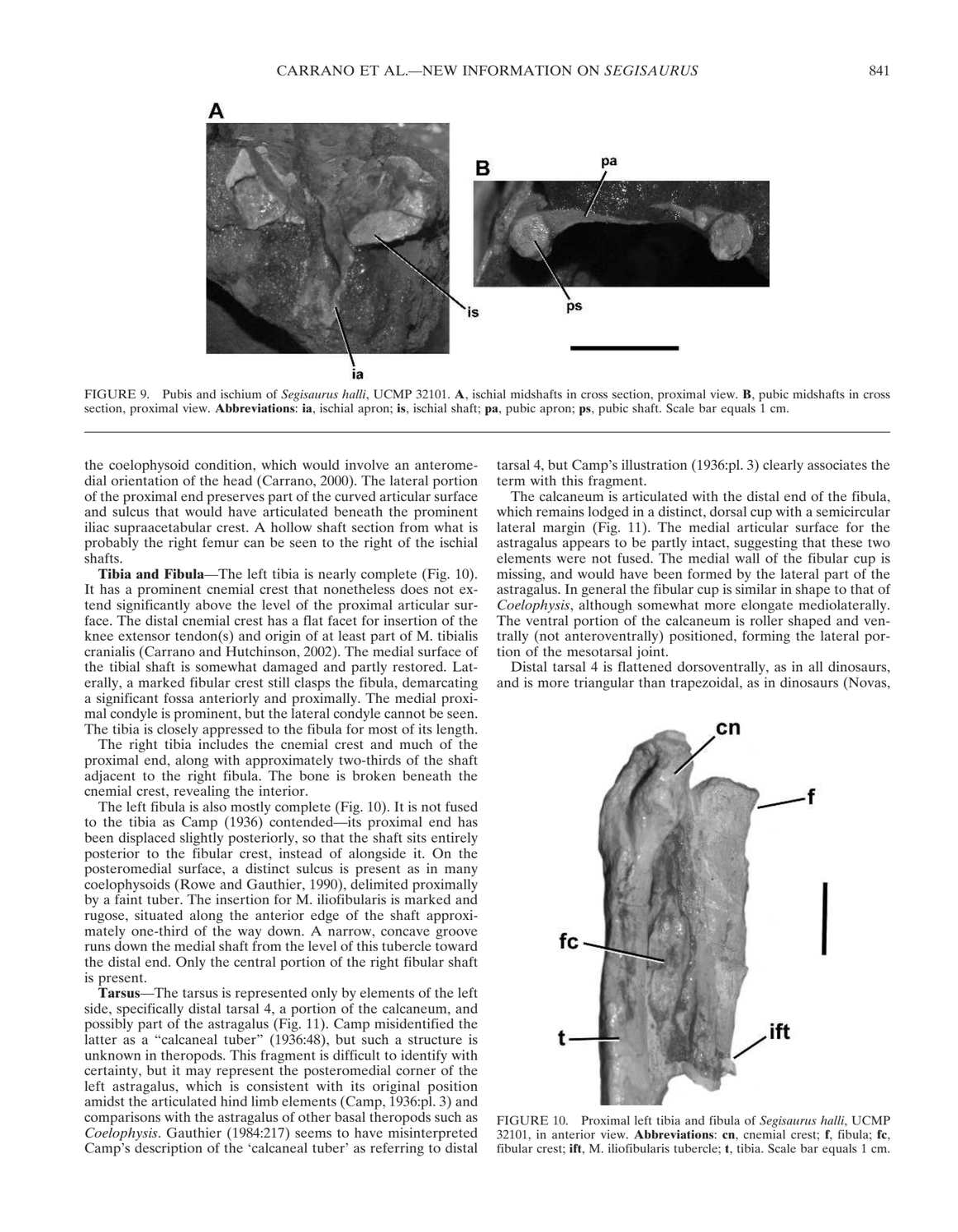

FIGURE 11. Left tarsus of *Segisaurus halli*, UCMP 32101, in oblique anteromediodistal view. **A**, photograph. **B**, interpretive drawing. **Abbreviations**: **ca**, calcaneum; **dt4**, distal tarsal 4; **fc**, fibular cup of calcaneum; **fi**, fibula; **mt5**, metatarsal V; **ti**, tibia. Shaded area indicates matrix.

1996). It has a slightly thickened lateral edge where it overlaps metatarsal V, which is preserved in near articulation. Its distal articular surface is approximately split between the articulations for metatarsals IV and V, as is typical for dinosaurs.

**Pes**—All the elements of the pes are preserved on at least one side. The left is more complete, including all five metatarsals and phalanges except for I-2. The right pes lacks metatarsals I and V, and phalanges II-1, III-4, and IV-3 through 5.

Metatarsal I is a thin splint articulated in situ along the medial surface of metatarsal II, and shifted slightly ventrally. It extends three-quarters of the length of metatarsal II, and bears an asymmetrical distal ginglymus that articulates with I-1. The proximal end is not well preserved, and although we cannot determine unambiguously whether it reached the ankle, it certainly approached this joint quite closely.

Metatarsals II-IV are long and slender, appressed, and resemble those of most other basal theropods. They are relatively unspecialized in either morphology or proportions. As in most theropods, metatarsal IV has a mediolaterally narrow distal end.

Metatarsal V is a long, triangular splint of bone that bears no phalanges. It articulates with distal tarsal IV and extends proximally above the articular plane of metatarsals II-IV. Its distal end reaches down along one-third of the length of metatarsal IV.

The pedal phalanges and unguals are typically theropod and bear few remarkable features. Collateral ligament pits and 'hyperextension' fossae are evident on most metatarsals and phalanges. The unguals bear a single vascular groove on each side, are only moderately recurved, and triangular in cross-section. At least one (left II-3) has a noticeable flexor tubercle ventrally.

### DISCUSSION

### **Position of the Skeleton**

The holotype specimen of *Segisaurus* is preserved in a crouched position, with the legs and feet tucked under the prone body. Camp (1936:50) likened it to that of "a sitting hen", and offered that such a posture would be useful "as a protection against sand blasts in storms, during sleep, and to elude enemies." It is strikingly reminiscent of nesting theropods buried quickly during sandstorms (e.g., Clark et al., 1999). Perhaps *Segisaurus* was similarly entombed by the slumps and shifting dunes known to be characteristic of the Navajo Sandstone (Loope et al., 2001). Here, however, we lack evidence of nest materials or

sedimentologic information vital for further taphonomic inferences.

### **Internal Bone Structure**

Camp (1936:39, 46, 49) claimed that the femur, tibia and centra of *Segisaurus* lacked the hollowed interior cavity that is typical of these bones in other theropods. This and other features led Welles (1984:174) to suggest that *Segisaurus* might not even be a theropod, and he doubted that any original bone was actually preserved. However, several broken long bone elements clearly preserve a hollow interior cavity, and some evidence of this is also present in the femur and tibia. These bones do not seem to have been much thicker than those of other primitive theropods, especially considering the amount of compression and diagenesis this skeleton has undergone (Gauthier, 1984; Rowe and Gauthier, 1990). In particular, the broken ends of the humerus reveal particularly thin-walled bone structure consistent with that seen in other theropods. In any case, histological analysis (see below) reveals that original bone material is indeed present, not a "chalky substance" as Welles (1984:161) inferred.

The centra, on the other hand, may well have been comparatively 'solid'. Only the posterior dorsals, sacrals, and caudals are preserved, and these vertebrae typically have non-pneumatic centra in most primitive theropods. Only the cervical and first four dorsal vertebrae show marked centrum pneumaticity in these taxa, and unfortunately these elements are not preserved in *Segisaurus*. Thus the presence of centrum pneumaticity should be regarded as undetermined in this taxon.

## **Clavicle Versus Furcula**

The available information on the pectoral girdle of *Segisaurus* strongly supports identification of the clavicular element as a fused furcula. Positional, size, and morphological data conform to those expected for a furcula, and are inconsistent with a single clavicle. Thus we can confirm the presence of a derived 'avian' feature in this relatively primitive theropod.

Furculae are clearly present in other coelophysoids as well, specifically *Coelophysis* (Downs, 2000) and *Syntarsus* (Tykoski et al., 2002). Thus a furcula appears to have been present consistently in neotheropods, and its absence should conservatively be considered secondary or taphonomically influenced in this group. The purported presence of unfused clavicles in *Carnotau-*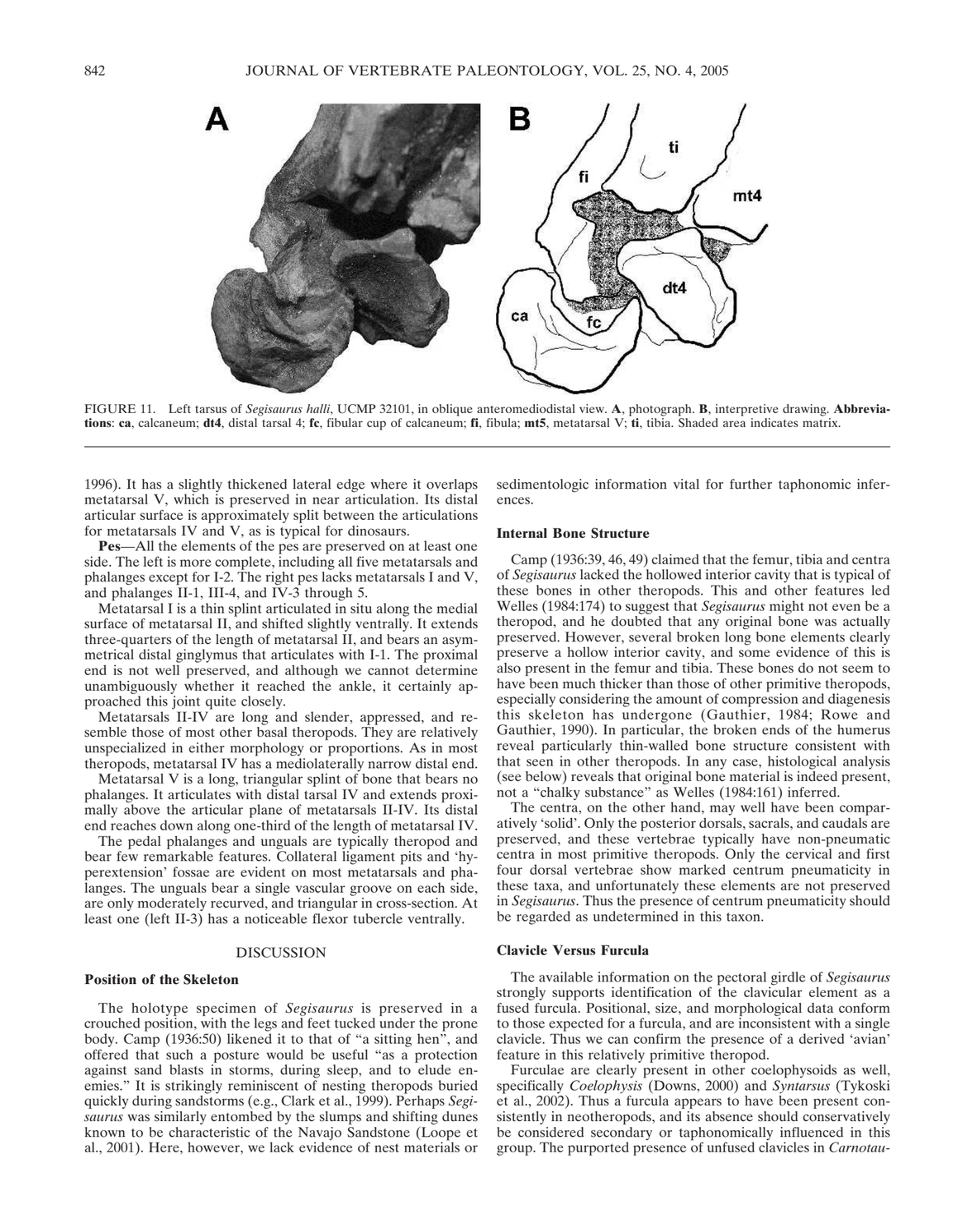*rus* (Bonaparte et al., 1990) could not be confirmed (pers. obs.) and has been questioned elsewhere (Rauhut, 2000).

The position of the furcula in the pectoral girdle of *Segisaurus* is instructive, as it is clearly directly attached to the scapular acromion at its lateralmost tip. Its general morphology is similar to that noted in other theropods (e.g., Chure and Madsen, 1996; Tykoski et al., 2002), and thus little modification of the furcula occurred until well within Maniraptora.

### **Ontogenetic Status**

Histological examination of the right tibial shaft (Fig. 12) shows a bone structure suggestive of subadult status. In particular, there is a pattern of fast growth during early ontogeny, as seen in the central part of the cross-section. The bone here is fibrolamellar with several lines of arrested growth (LAGs) indicating that the specimen may have been in the fifth year of its life (e.g., Erickson et al., 2004), although given the amount of damage to the cortical region of the bone, this should be viewed as a minimum estimate. In addition, drift lines are visible that indicate a change in bone shape during ontogeny. Longitudinal vessels are widespread, whereas radial vessels are less common.



FIGURE 12. Bone histology of the distal tibial shaft from UCMP 32101. Two sections (**A**, **B**) are shown at 40x magnification under a light microscope. Arrows indicate preserved LAGs. Scale bar equals 0.25 mm.

LAG intervals decrease progressively towards the outer (periosteal) surface, which suggests rapid early growth followed by progressive slowing of growth. Although in some regions of the cortex the outermost LAG appears to be part of an external fundamental system, more complete regions show yet another LAG interval. Furthermore, there is some increase in the density of vascular canals toward the periosteal surface, which is inconsistent with a truncation of growth. Sections of a proximal left rib shaft show similar overall patterns, suggesting that these observations are not exclusive to the tibia and hence represent general skeletal ontogeny.

The astragalus and calcaneum appear to have been unfused. Neurocentral sutures are visible on the caudal vertebrae, but the arches and centra are not separate (although Camp [1936] indicated obliterated neurocentral sutures in the dorsal vertebrae). If these tend to fuse earlier in ontogeny than the (missing) cervicals and anterior dorsals, this condition may indicate a relatively young animal. Partial fusion is evident in the pelvis, whereas the scapula and coracoid are tightly connected but a suture remains visible.

We acknowledge that skeletal fusion need not signal the cessation of growth. However, the sequence of ossifications and fusions (e.g., Brochu, 1996) is informative with respect to ontogenetic stage. In particular, the presence of visible neurocentral sutures in the caudal vertebrae is indicative of an earlier stage of growth. Although the pelvis is at least partly fused, a suture remains visible between the ischium and pubis. The scapulocoracoid suture likewise remains patent. Taken together, the balance of these observations suggests that the holotypic individual of *Segisaurus* died prior to reaching skeletal maturity.

This has some relevance for character codings. If the holotype of *Segisaurus* is not fully mature, then the absence of certain fusions in the adult state cannot be determined. Thus we code these features as uncertain in our phylogenetic analysis (e.g., Tykoski, 2004). One potential complication is that the skeleton seems to be of a 'robust morph,' common in basal theropods (Rowe and Gauthier, 1990), although correlation of skeletal robusticity in these forms with ontogenetic stage remains unclear (Colbert, 1990; Raath, 1990). However, we feel that the histological evidence speaks clearly that the specimen was subadult.

# PHYLOGENETIC ANALYSES

We performed a phylogenetic analysis to determine the relationships of *Segisaurus* to other primitive theropods. We chose 15 taxa for the ingroup, representing putative coelophysoids (*Coelophysis*, *Dilophosaurus*, *Gojirasaurus*, *Liliensternus*, *Procompsognathus*, *Sarcosaurus*, *Segisaurus*, *Syntarsus*, and *Zupaysaurus*), ceratosaurs (*Carnotaurus*, *Ceratosaurus*, *Elaphrosaurus*, and *Majungatholus*), and tetanurans (*Allosaurus* and *Ornitholestes*). *Herrerasaurus* and *Eoraptor* were used as successive outgroups. We coded *Syntarsus* based on both *S. kayentakatae* and *S. rhodesiensis*, but note that these two taxa may not form a monophyletic group (R. Tykoski, pers. comm.). (We also retain this generic name pending resolution of discrepancies regarding its homonymy and proposed replacement.) The matrix included 145 characters, 131 binary and 14 multistate (unordered), and was analyzed with PAUP\*4.0b10 (Swofford, 2002), using both heuristic and branch-and-bound searches.

These analyses produced 302 most parsimonious trees (MPTs) of 217 steps, with  $CI = 0.7327$  and  $RI = 0.8284$ . In all trees, we recovered the clades Neotheropoda, Coelophysoidea, Ceratosauria, and Tetanurae, but no clades were present within Coelophysoidea in all MPTs (Fig. 13A). The placement of *Segisaurus* and *Procompsognathus* as sister taxa has been suggested elsewhere (Procompsognathinae; Sereno, 1999), but this clade was not supported here.

An Adams consensus (Fig. 13B) revealed significant addi-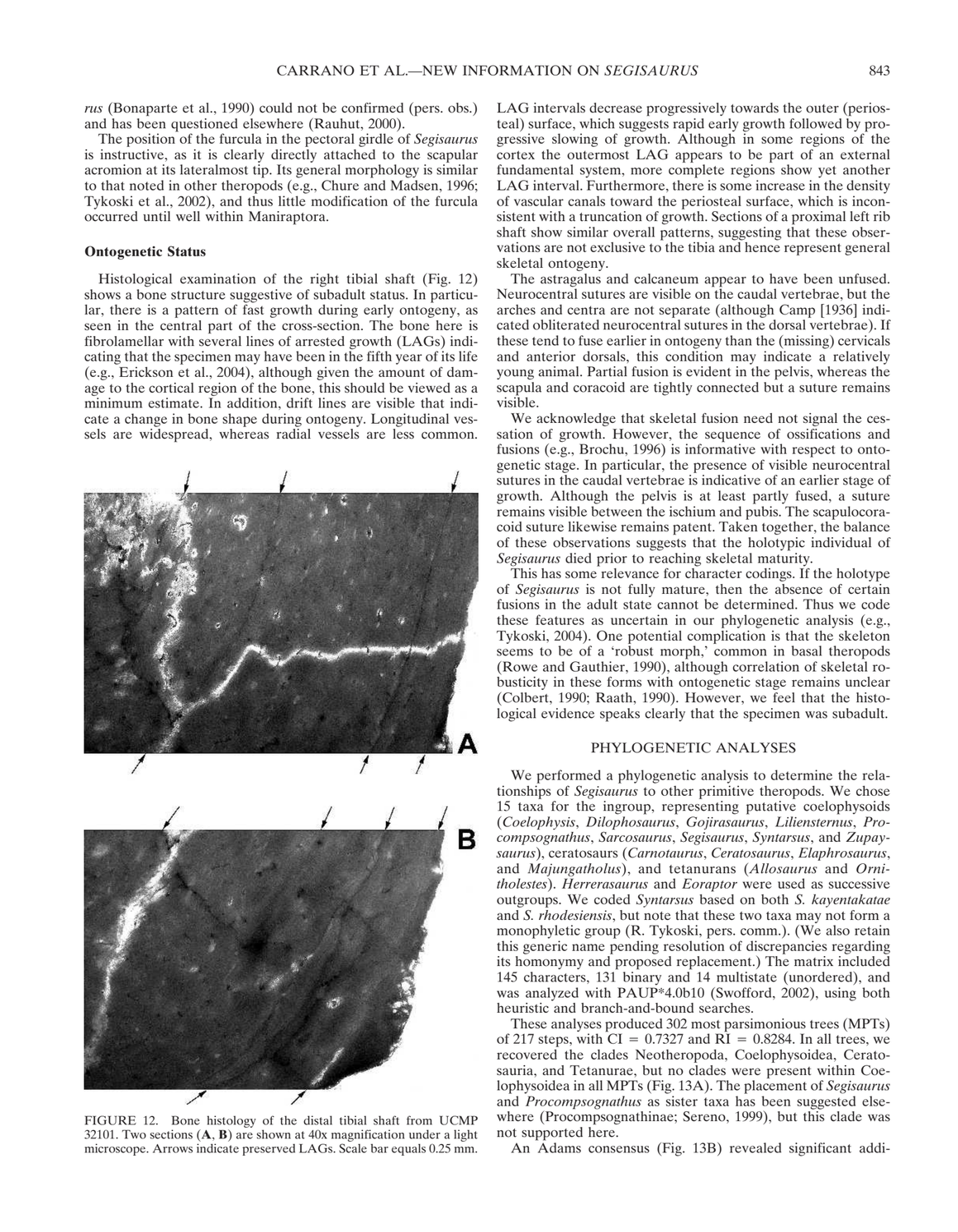

FIGURE 13. Phylogenetic results. **A**, strict consensus of 302 MPTs with all taxa included. **B**, Adams consensus of 302 MPTs. **C**, strict consensus of 42 MPTs obtained from analysis excluding *Gojirasaurus* and *Sarcosaurus*. Clade numbers (in circles): 1, Neotheropoda; 2, Coelophysoidea; 3, Ceratosauria; 4, Tetanurae. Numbers alongside each node indicate number of unambiguous characters supporting that node (outside parentheses), and decay indices (in parentheses).

tional resolution that had been obscured by the presence of two incomplete taxa (*Gojirasaurus*, *Sarcosaurus*) that acted as 'wild cards.' Specifically, we recovered a monophyletic clade composed of (*Liliensternus*, *Procompsognathus*, *Segisaurus* + (*Syntarsus* + *Coelophysis*)), followed by *Zupaysaurus* and *Dilophosaurus*.

When *Gojirasaurus* and *Sarcosaurus* were removed, only 42 MPTs were found (217 steps,  $CI = 0.7327$ ,  $RI = 0.8242$ ), with *Dilophosaurus* as the outgroup to all other coelophysoids (Fig. 13C). An Adams consensus of these trees (Fig. 13D) placed *Segisaurus*, *Procompsognathus*, and *Zupaysaurus* outside the *Liliensternus* + (*Syntarsus* + *Coelophysis*) clade. The position of *Zupaysaurus* as a coelophysoid is well supported here, contradicting its previous identification as the oldest known tetanuran (Arcucci and Coria, 2003).

Thus *Segisaurus* resides firmly within the Coelophysoidea, as

has been suggested by numerous other workers. The few seemingly derived traits (e.g., slender scapular blade and humeral shaft torsion) are therefore homoplastic. In addition, most characters used to support the Procompsognathinae (Sereno, 1999) were found to have a wider distribution within coelophysoids.

Relationships within Coelophysoidea are poorly resolved due to the incompleteness of most constituent taxa, and therefore it is difficult to say much about evolution within this group. Nonetheless, it seems clear that basal taxa (such as *Dilophosaurus*) were relatively large, and that the comparatively small size of coelophysids is a derived trait (Carrano, in press). The apparent diversity of both European (Carrano and Sampson, 2004) and North American (Heckert et al., 2004) coelophysoids implies that multiple lineages were present in both regions for tens of millions of years (Fig. 14). The origins of the clade date back to at least the late Carnian, as represented by the poorly known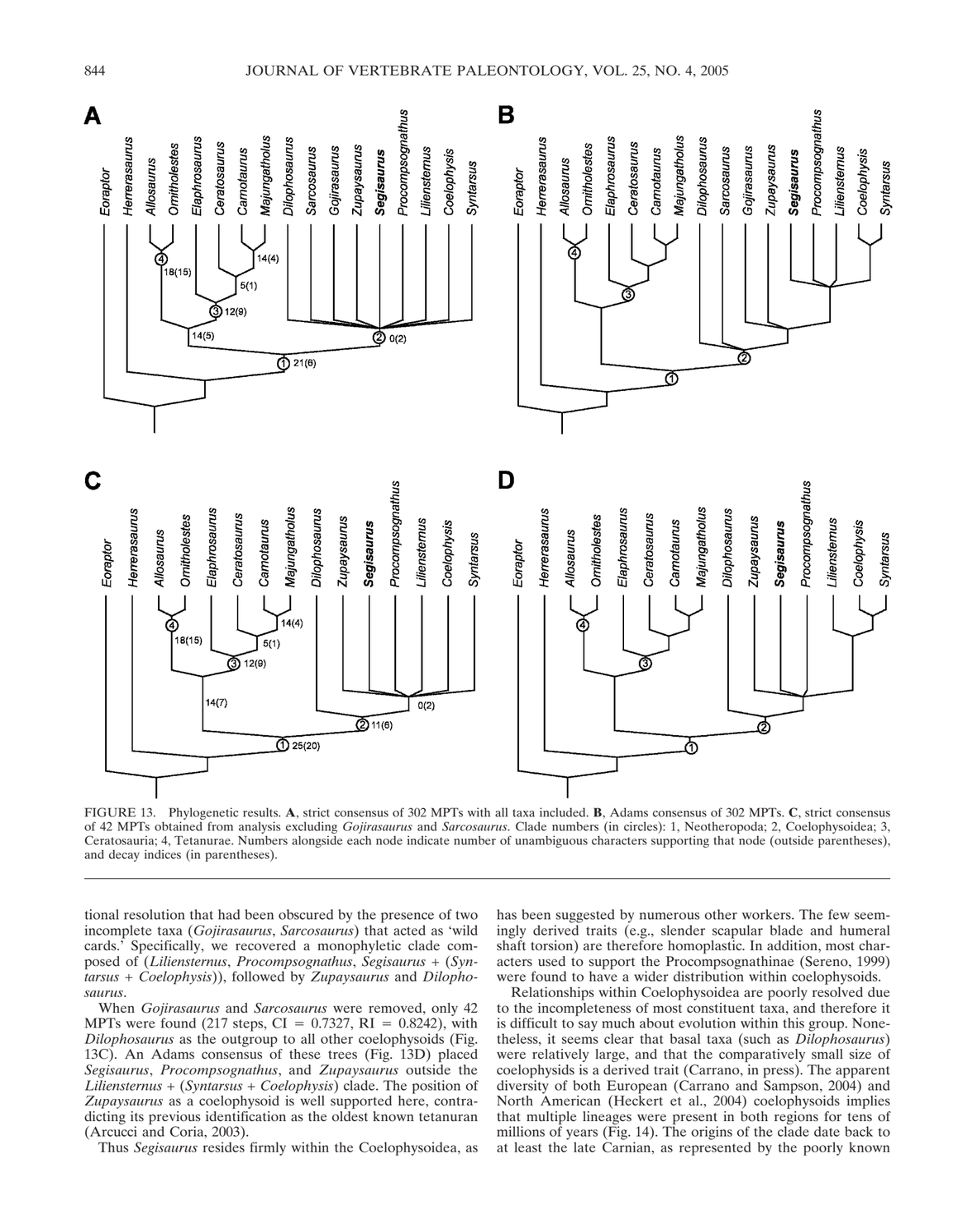

FIGURE 14. Stratigraphically calibrated phylogeny of Coelophysoidea and basal Theropoda, based on the results of the current study. The Adams consensus tree is used here; the placement of *Sarcosaurus* and *Gojirasaurus* are therefore maximally basal. Note that the monophyly of both *Liliensternus* (*L. liliensterni*, *L. airelensis*) and *Syntarsus* (*S. rhodesiensis*, *S. kayentakatae*) has been assumed. The 'error' bars shown reflect the temporal resolution of taxon occurrences, not true time ranges.

*Camposaurus* and *Shuvosaurus* (in part; Rauhut, 2003). The coelophysoid radiation may have been spent by the latest Early Jurassic (Carrano and Sampson, 2004), making *Segisaurus* and *Podokesaurus* among the latest surviving forms (Fig. 14).

# **CONCLUSIONS**

Our re-study of the holotype and only specimen of *Segisaurus halli* Camp, 1936, has significantly enhanced our knowledge of the morphology of this taxon. Although incomplete and fragmentary, the holotype can be recognized as less than fully mature, yet probably deriving from a "robust" individual. *Segisaurus* appears to be diagnosable, and represents one of the latest North American coelophysoids.

We can confirm the presence of an articulated furcula in this taxon, as well as numerous other theropod synapomorphies. More specifically, the skeleton displays several coelophysoid features, including a pubic fenestra, separated distal pubes, and a ventrally curved pubis.

These observations are supported by a phylogenetic analysis, which confidently places *Segisaurus* within the Coelophysoidea. Ingroup relationships are difficult to resolve, but there is some support for a clade including *Coelophysis*, *Syntarsus*, and *Liliensternus*, as well as the basal position of *Dilophosaurus*. This implies the presence of several distinct coelophysoid lineages throughout the latest Triassic and Early Jurassic.

### ACKNOWLEDGMENTS

We first thank Phil Senter, who participated in the initial development of this project with JRH. We also thank Pat Holroyd and Mark Goodwin for access to UCMP 32101, Kevin Padian and Mike Parrish for advice and guidance, Jack McKenna and Andrew Lee for histological work, and Jane Mason for performing additional preparation (always skillful and often on short notice). We are grateful to R. Tykoski and an anonymous reviewer for their helpful and detailed comments on the manuscript. Translations of Bidar et al. (1972), Eudes-Deslongchamps (1837), and Novas (1992a, 1993) are available on the Polyglot Paleontologist website (http://ravenel.si.edu/paleo/paleoglot/). This work was supported by NSF Grant #9904045 to SDS and MTC, and funds from the UCMP and Department of Integrative Biology at the University of California in addition to an internal grant from the Department of Veterinary Basic Sciences of The Royal Veterinary College to JRH.

## LITERATURE CITED

Arcucci, A. B. and R. A. Coria. 2003. A new Triassic carnivorous dinosaur from Argentina**.** Ameghiniana 40:217–228.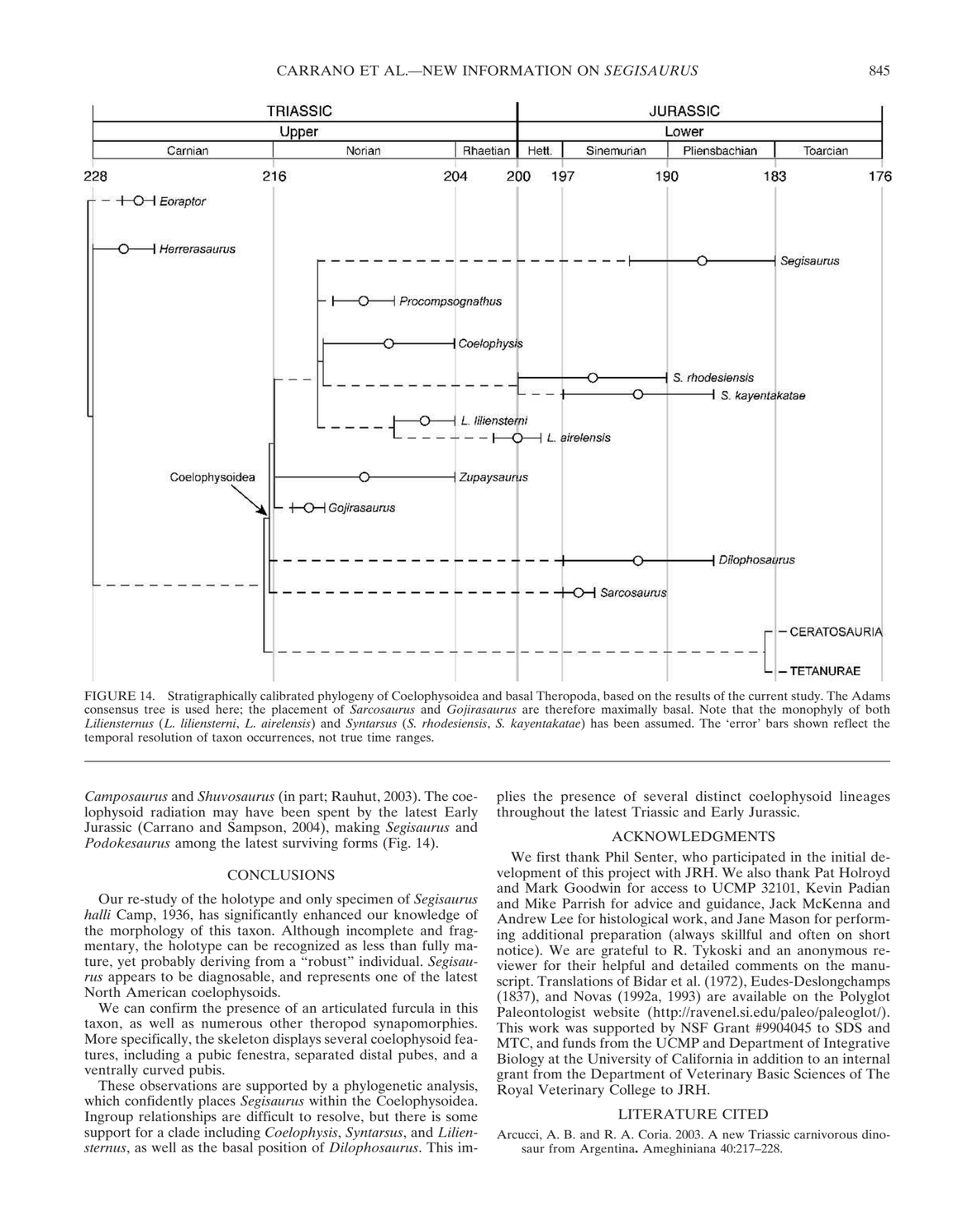- Bakker, R. T. 1986. The Dinosauria Heresies. William Morrow, New York, 482 pp.
- Bakker, R. T., M. Williams, and P. J. Currie. 1988. *Nanotyrannus*, a new genus of pygmy tyrannosaur, from the latest Cretaceous of Montana. Hunteria 1:1–30.
- Bidar, A., L. DeMay, and G. Thomel. 1972. *Compsognathus corallestris*, nouvelle espèce de dinosaurien théropode du Portlandien de Canjuers (sud-est de la France). Annales du Muséum d'Histoire Naturelle de Nice 1:1–34.
- Blotzheim, U. G. von. 1966. Zur Morphologie und Ontogenese von Schultergürtel, Stenum und Becken von *Struthio*, *Rhea* und *Dromiceius*. Ein Beitrag zur Phylogenese der Ratiten. Proceedings, XII Ornithological Congress 9:240–251.
- Bonaparte, J. F. 1991. The Gondwanian theropod families Abelisauridae and Noasauridae. Historical Biology 5:1–25.
- Bonaparte, J. F., F. E. Novas, and R. A. Coria. 1990. *Carnotaurus sastrei* Bonaparte, the horned, lightly built carnosaur from the middle Cretaceous of Patagonia. Contributions in Science, Natural History Museum of Los Angeles County 416:1–41.
- Brady, L. F. 1935. Preliminary note on the occurrence of a primitive theropod in the Navajo. The American Journal of Science, series 5 30:210–215.
- Brady, L. F. 1936. A note concerning the fragmentary remains of a small theropod recovered from the Navajo Sandstone in northern Arizona. The American Journal of Science, series 5 31:150.
- Britt, B. 1993. Pneumatic Postcranial Bones in Dinosaurs and Other Archosaurs. Ph.D. dissertation, University of Calgary, 383 pp.
- Brochu, C. A. 1996. Closure of neurocentral sutures during crocodilian ontogeny: implications for maturity assessment in fossil archosaurs. Journal of Vertebrate Paleontology 16:49–62.
- Bryant, H. N., and A. P. Russell. 1993. The occurrence of clavicles within Dinosauria: implications for the homology of the avian furcula and the utility of negative evidence. Journal of Vertebrate Paleontology 13:171–184.
- Camp, C. L. 1936. A new type of small bipedal dinosaur from the Navajo Sandstone of Arizona. University of California Publications, Bulletin of the Department of Geological Sciences 24:39–56.
- Camp, C. L., and V. L. Vander Hoof. 1935. Small bipedal dinosaur from the Jurassic of northern Arizona. Proceedings of the Geological Society of America 1934:384–385.
- Carrano, M. T. 2000. Homoplasy and the evolution of dinosaur locomotion. Paleobiology 26:489–512.
- Carrano, M. T. In press. Body-size evolution in the Dinosauria; in M. T. Carrano, T. J. Gaudin, R. W. Blob, and J. R. Wible (eds.), Amniote Paleobiology: Perspectives on the Evolution of Mammals, Birds, and Reptiles. University of Chicago Press, Chicago.
- Carrano, M. T., and J. R. Hutchinson. 2002. The pelvic and hind limb musculature of *Tyrannosaurus rex* (Dinosauria: Theropoda). Journal of Morphology 253:207–228.
- Carrano, M. T., and S. D. Sampson. 2004. New discoveries of *Masiakasaurus knopfleri* and the morphology of the Noasauridae (Dinosauria: Theropoda). Journal of Vertebrate Paleontology 24:44A.
- Carrano, M. T., S. D. Sampson, and C. A. Forster. 2002. The osteology of *Masiakasaurus knopfleri*, a small abelisauroid (Dinosauria: Theropoda) from the Late Cretaceous of Madagascar. Journal of Vertebrate Paleontology 22:510–534.
- Chure, D. J., and J. H. Madsen. 1996. On the presence of furculae in some non-maniraptoran theropods. Journal of Vertebrate Paleontology 16:573–577.
- Claessens, L. 1997. Gastralia; pp. 269–270 in P. J. Currie and K. Padian (eds.), Encyclopedia of Dinosaurs. Academic Press, San Diego.
- Claessens, L. 2004. Dinosaur gastralia: origin, morphology, and function. Journal of Vertebrate Paleontology 24:89–106.
- Clark, J. M., M. A. Norell, and L. M. Chiappe. 1999. An oviraptorid skeleton from the Late Cretaceous of Ukhaa Tolgod, Mongolia, preserved in an avianlike brooding position over an oviraptorid nest. American Museum Novitates 3265:1–36.
- Colbert, E. H. 1990. Variation in *Coelophysis bauri*; pp. 81–90 in K. Carpenter and P. J. Currie (eds.), Dinosaur Systematics: Perspectives and Approaches. Cambridge University Press, Cambridge.
- Coria, R. A., and L. Salgado. 1998 [2000]. A basal Abelisauria Novas 1992 (Theropoda–Ceratosauria) from the Cretaceous of Patagonia, Argentina. GAIA 15:89–102.

Currie, P. J. 1995. New information on the anatomy and relationships of

*Dromaeosaurus albertensis* (Dinosauria: Theropoda). Journal of Vertebrate Paleontology 15:576–591.

- Currie, P. J., and X.-J. Zhao. 1993. A new carnosaur (Dinosauria, Theropoda) from the Jurassic of Xinjiang, People's Republic of China. Canadian Journal of Earth Sciences 30:2037–2081.
- Dal Sasso, C., and M. Signore. 1998. Exceptional soft-tissue preservation in a theropod dinosaur from Italy. Nature 392:383–387.
- Downs, A. 2000. *Coelophysis bauri* and *Syntarsus rhodesiensis* compared, with comments on the preparation and preservation of fossils from the Ghost Ranch *Coelophysis* Quarry; pp. 33–37 in S. G. Lucas and A. B. Heckert (eds.), Dinosaurs of New Mexico. New Mexico Museum of Natural History and Science Bulletin 17.
- Erickson, G. M., P. J. Makovicky, P. J. Currie, M. A. Norell, S. A. Yerby, and C. A. Brochu. 2004. Gigantism and comparative life-history parameters of tyrannosaurid dinosaurs. Nature 430:772–775.
- Eudes-Deslongchamps, M. 1837. Mémoire sur le *Poekilopleuron bucklandi*, grande saurien fossile, intermédiare entre les crocodiles et les lézards, découvert dans les carrières de la Maladrerie, près Caen, au mois de juillet 1835. Mémoires de la Société Linnéenne Normandie 6:1–114.
- Forster, C. A. 1999. Gondwanan dinosaur evolution and biogeographic analysis. Journal of African Earth Sciences 28:169–185.
- Gauthier, J. A. 1984. A Cladistic Analysis of the Higher Systematic Categories of the Diapsida. Unpublished Ph.D. dissertation, University of California, Berkeley, 572 pp.
- Gauthier, J. A. 1986. Saurischian monophyly and the origin of birds; pp. 1–47 in K. Padian (ed.), The Origin of Birds and the Evolution of Flight. Memoirs of the California Academy of Sciences, San Francisco.
- Gauthier, J. A., and K. Padian. 1985. Phylogenetic, functional, and aerodynamic analyses of the origin of birds and their flight; pp. 185–197 in M. K. Hecht, J. H. Ostrom, G. Viohl, and P. Wellnhofer (eds.), The Beginnings of Birds: Proceedings of the International *Archaeopteryx* Conference, Eichstätt, 1984. Eichstätt.
- Harris, J. D. 1998. A reanalysis of *Acrocanthosaurus atokensis*, its phylogenetic status, and paleobiogeographic implications, based on a new specimen from Texas. New Mexico Museum of Natural History and Science Bulletin 13:1–75.
- Heckert, A. B., S. G. Lucas, L. Rinehart, and A. P. Hunt. 2004. Biostratigraphy, biochronology, and evolutionary trends of coelophysoids (Theropoda: Ceratosauria). Journal of Vertebrate Paleontology 24: 69A.
- Holtz, T. R., Jr. 1994. The phylogenetic position of the Tyrannosauridae: implications for theropod systematics. Journal of Paleontology 68: 1100–1117.
- Holtz, T. R., Jr. 1998 [2000]. A new phylogeny of the carnivorous dinosaurs. GAIA 15:5–61.
- Huene, F. v. 1934. Ein neuer Coelurosaurier in der thüringischen Trias. Palaeontologische Zeitschrift 16:145–170.
- Hutchinson, J. R. 2001a. The evolution of femoral osteology and soft tissues on the line to extant birds (Neornithes). Zoological Journal of the Linnean Society 131:169–197.
- Hutchinson, J. R. 2001b. The evolution of pelvic osteology and soft tissues on the line to extant birds (Neornithes). Zoological Journal of the Linnean Society 131:123–168.
- Loope, D. B., C. M. Rowe, and R. M. Joeckel. 2001. Annual monsoon rains recorded by Jurassic dunes. Nature 412:64–66.
- Makovicky, P., and P. J. Currie. 1998. The presence of a furcula in tyrannosaurid theropods, and its phylogenetic and functional implications. Journal of Vertebrate Paleontology 18:143–149.
- Marsh, O. C. 1881. Principal characters of American Jurassic dinosaurs. Part V. The American Journal of Science, series 3 21:417–423.
- Mateus, O. 1998. *Lourinhanosaurus antunesi*, a new Upper Jurassic allosauroid (Dinosauria: Theropoda) from Lourinhã, Portugal. Memórias da Academia de Ciências de Lisboa 37:111–124.
- Molnar, R. E., S. M. Kurzanov, and Z. Dong. 1990. Carnosauria; pp. 169–209 in D. B. Weishampel, P. Dodson, and H. Osmólska (eds.), The Dinosauria. University of California Press, Berkeley.
- Molnar, R. E., A. L. Angriman, and Z. Gasparini. 1996. An Antarctic Cretaceous theropod. Memoirs of the Queensland Museum 39: 669–674.
- Norell, M. A., P. Makovicky, and J. M. Clark. 1997. A *Velociraptor* wishbone. Nature 389:447.
- Norman, D. B. 1985. The Illustrated Encyclopedia of Dinosaurs. Crescent Books, New York, 208 pp.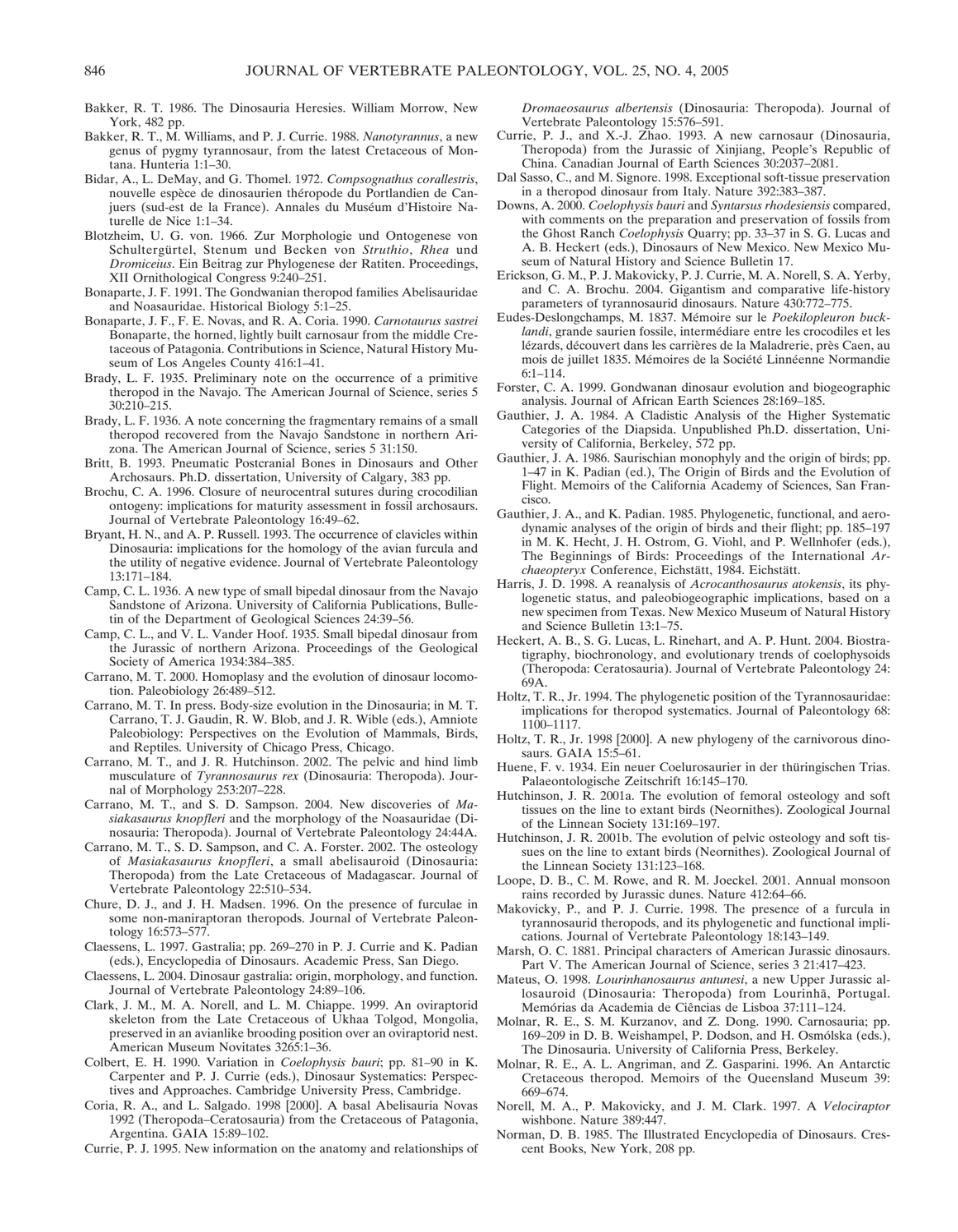Nopcsa, B. F. 1928. The genera of reptiles. Palaeobiologica 1:163–188.

- Novas, F. E. 1989. The tibia and tarsus in Herrerasauridae (Dinosauria, incertae sedis) and the origin and evolution of the dinosaurian tarsus. Journal of Paleontology 63:677–690.
- Novas, F. E. 1991. Phylogenetic relationships of ceratosaurian theropod dinosaurs. Ameghiniana 28:401.
- Novas, F. E. 1992a. La evolución de los dinosaurios carnívoros; pp. 126–163 in J. L. Sanz and A. D. Buscalioni (eds.), Los Dinosaurios y Su Entorno Biótico. Actas del Segundo Curso de Paleontologia in Cuenca. Instituto "Juan Valdez," Cuenca, España.
- Novas, F. E. 1992b. Phylogenetic relationships of the basal dinosaurs, the Herrerasauridae. Palaeontology 35:51–62.
- Novas, F. E. 1993. Diagnosis y filogenia de los Dinosauria. Ameghiniana 30:110.
- Novas, F. E. 1996. Dinosaur monophyly. Journal of Vertebrate Paleontology 16:723–741.
- Owen, R. C. 1863. On the *Archaeopteryx* of von Meyer, with a description of the fossil remains of a long-tailed species, from the Lithographic Stone of Solnhofen. Philosophical Transactions of the Royal Society of London 153:33–47.
- Padian, K. 1997. Pectoral girdle; pp. 530–536 in P. J. Currie and K. Padian (eds.), Encyclopedia of Dinosaurs. Academic Press, San Diego.
- Paul, G. S. 1984. The archosaurs: a phylogenetic study; pp. 175–180 in W.-E. Reif and F. Westphal (eds.), Third Symposium on Mesozoic Terrestrial Ecosystems, Short Papers. Attempto Verlag, Tübingen.
- Paul, G. S. 1988. The small predatory dinosaurs of the mid-Mesozoic: The horned theropods of the Morrison and Great Oolite— *Ornitholestes* and *Proceratosaurus*—and the sickle-claw theropods of the Cloverly, Djadokhta and Judith River—*Deinonychus, Velociraptor* and *Saurornitholestes*. Hunteria 2:1–9.
- Raath, M. A. 1990. Morphological variation in small theropods and its meaning in systematics: evidence from *Syntarsus rhodesiensis*; pp. 91–105 in K. Carpenter and P. J. Currie (eds.), Dinosaur Systematics: Perspectives and Approaches. Cambridge University Press, Cambridge.
- Rauhut, O. W. M. 2000. The interrelationships and evolution of basal theropods (Dinosauria, Saurischia). Ph.D. dissertation, University of Bristol, Bristol, 583 pp.
- Rauhut, O. W. M. 2003. The interrelationships and evolution of basal theropod dinosaurs. Special Papers in Palaeontology 69:1–213.
- Rowe, T. 1989. A new species of the theropod dinosaur *Syntarsus* from the Early Jurassic Kayenta Formation of Arizona. Journal of Vertebrate Paleontology 9:125–136.
- Rowe, T., and J. Gauthier. 1990. Ceratosauria; pp. 151–168 in D. B. Weishampel, P. Dodson, and H. Osmólska (eds.), The Dinosauria. University of California Press, Berkeley.
- Russell, D. A., and Z. Dong. 1993. The affinities of a new theropod from the Alxa Desert, Inner Mongolia, People's Republic of China. Canadian Journal of Earth Sciences 30:2107–2127.
- Sampson, S. D., L. M. Witmer, C. A. Forster, D. W. Krause, P. M. O'Connor, P. Dodson, and F. Ravoavy. 1998. Predatory dinosaur remains from Madagascar: implications for the Cretaceous biogeography of Gondwana. Science 280:1048–1051.
- Sampson, S. D., D. W. Krause, P. Dodson, and C. A. Forster. 1996. The premaxilla of *Majungasaurus* (Dinosauria: Theropoda), with implications for Gondwanan paleobiogeography. Journal of Vertebrate Paleontology 16:601-605.
- Sereno, P. C. 1999. The evolution of dinosaurs. Science 184:2137–2147.
- Sereno, P. C., and R. Wild. 1992. *Procompsognathus*: theropod, "thecodont" or both? Journal of Vertebrate Paleontology 12:435–458.
- Sereno, P. C., J. A. Wilson, H. C. E. Larsson, D. B. Dutheil and H.-D. Sues. 1994. Early Cretaceous dinosaurs from the Sahara. Science 266:267–271.
- Sereno, P. C., D. B. Dutheil, M. Iarochene, H. C. E. Larsson, G. H. Lyon, P. M. Magwene, C. A. Sidor, D. J. Varricchio, and J. A. Wilson. 1996. Predatory dinosaurs from the Sahara and Late Cretaceous faunal differentiation. Science 272:986–991.
- Sereno, P. C., A. L. Beck, D. B. Dutheil, B. Gado, H. C. E. Larsson, O. W. M. Rauhut, R. W. Sadleir, C. A. Sidor, D. J. Varricchio, G. P. Wilson, and J. A. Wilson. 1998. A long-snouted predatory dinosaur from Africa and the evolution of spinosaurids. Science 282: 1298–1302.
- Swofford, D. L. 2002. PAUP\*. Phylogenetic Analysis Using Parsimony (\*and Other Methods). Version 4.0b10. Sinauer Associates, Sunderland, MA.
- Tykoski, R. S. 2004. Ontogenetic stage assessment and the position of Coelophysoidea within basal Theropoda. Journal of Vertebrate Paleontology 24:124A.
- Tykoski, R. S., C. A. Forster, T. B. Rowe, S. D. Sampson, and D. Munyikwa. 2002. A furcula in the coelophysid theropod *Syntarsus*. Journal of Vertebrate Paleontology 22:728–733.
- Welles, S. P. 1984. *Dilophosaurus wetherilli* (Dinosauria, Theropoda): osteology and comparisons. Palaeontographica Abteilung A 185: 85–180.
- Welles, S. P. and R. A. Long. 1974. The tarsus of theropod dinosaurs. Annals of the South African Museum 64:191–218.

Submitted 22 February 2005; accepted 16 May 2005.

## APPENDIX 1

List of characters used in phylogenetic analyses. First cited use of character is given in parenthesis, followed by significant modifications (if any).

- 1. Subnarial gap and modified articulation between premaxilla and maxilla: absent (0), present (1) (Welles, 1984).
- 2. Subnarial foramen: small/absent (0), enlarged (1) (Novas, 1989).
- 3. Premaxilla height/length ratio ventral to external naris: 0.5–2 (0),  $< 0.5$  (1),  $> 2$  (2) (Paul, 1988; Novas, 1989).
- 4. Maxillary fenestra: absent (0), fossa (1), fenestra (2) (Gauthier and Padian, 1985).
- 5. Promaxillary fenestra: absent (0), present (1) (Sereno, 1999).
- 6. Rim along anteroventral edge of antorbital fossa: absent (0), present (1) (Rowe, 1989).
- 7. Shape of anterior end of antorbital fenestra: rounded (0), acutely angled (1) (Rauhut, 2000).
- 8. Ventral antorbital fossa on maxilla: substantial (0), absent (1) (Novas, 1989).
- 9. Anterior end of antorbital fossa: posterior (0), ventral (1) to external naris (Sereno, 1999).
- 10. Paired nasal-lacrimal crests: absent (0), present (1) (Holtz, 1998 [2000]).
- 11. Posterior narial margin: fossa (0), hood (1) (Sereno et al., 1994; Carrano et al., 2002).
- 12. Prefrontal: separate (0), fused (1).
- 13. Frontal exposure on orbital rim: broad (0), narrow/absent (1) (Gauthier, 1986).
- 14. Nuchal crest height: moderate (0), very tall (1) (Bakker et al., 1988; Sereno, 1999).
- 15. Postorbital suborbital flange: absent (0), present (1) (Gauthier and Padian, 1985; Novas, 1989).
- 16. Laterosphenoid contacts: frontal and postorbital (0), postorbital only (1) (Sereno, 1999).
- 17. Lacrimal anterior process length:  $< 65\%$  (0),  $> 65\%$  (1) ventral process length (Paul, 1984; Sereno et al., 1998).
- 18. Antorbital fossa on jugal: absent (0), present (1) (Rauhut, 2000).
- 19. Jugal-lacrimal overlap: absent or narrow rod (0), flange (1), socket (2) (Paul, 1988; Sereno, 1999).
- 20. Quadratojugal-squamosal contact: at tips (0), absent (1), broad (2) (Paul, 1984; Holtz, 1998 [2000]).
- 21. Squamosal contributing to nuchal crest: no (0), yes (1) (Novas, 1989; Sampson et al., 1998).
- 22. Quadrate foramen: present (0), absent (1) (Novas, 1989).
- 23. Interorbital region: unossified (0), ossified (1) (Paul, 1988; Sampson et al., 1998).
- 24. Shape of basisphenoid recess opening: ovoid (0), teardrop (1).
- 25. Indentation between tubera and basipterygoid processes in lateral view: shallow curve (0), deep notch (1).
- 26. Median basioccipital fossa ventral to occipital condyle: absent (0), present (1).
- 27. Basioccipital-basisphenoid suture: oblique (0), transverse (1) in posterior view.
- 28. Median supraoccipital ridge depth:  $\lt (0)$ ;  $\ge (1)$  occipital condyle length (Holtz, 1998 [2000]; Carrano et al., 2002).
- 29. Foramen between supraoccipital and parietal knob: present (0), absent  $(1)$ .
- 30. Palatine shape: triradiate (0), tetraradiate (1) (Harris, 1998).
- 31. Pocket in ectopterygoid flange of pterygoid: absent (0), present (1) (Gauthier and Padian, 1985).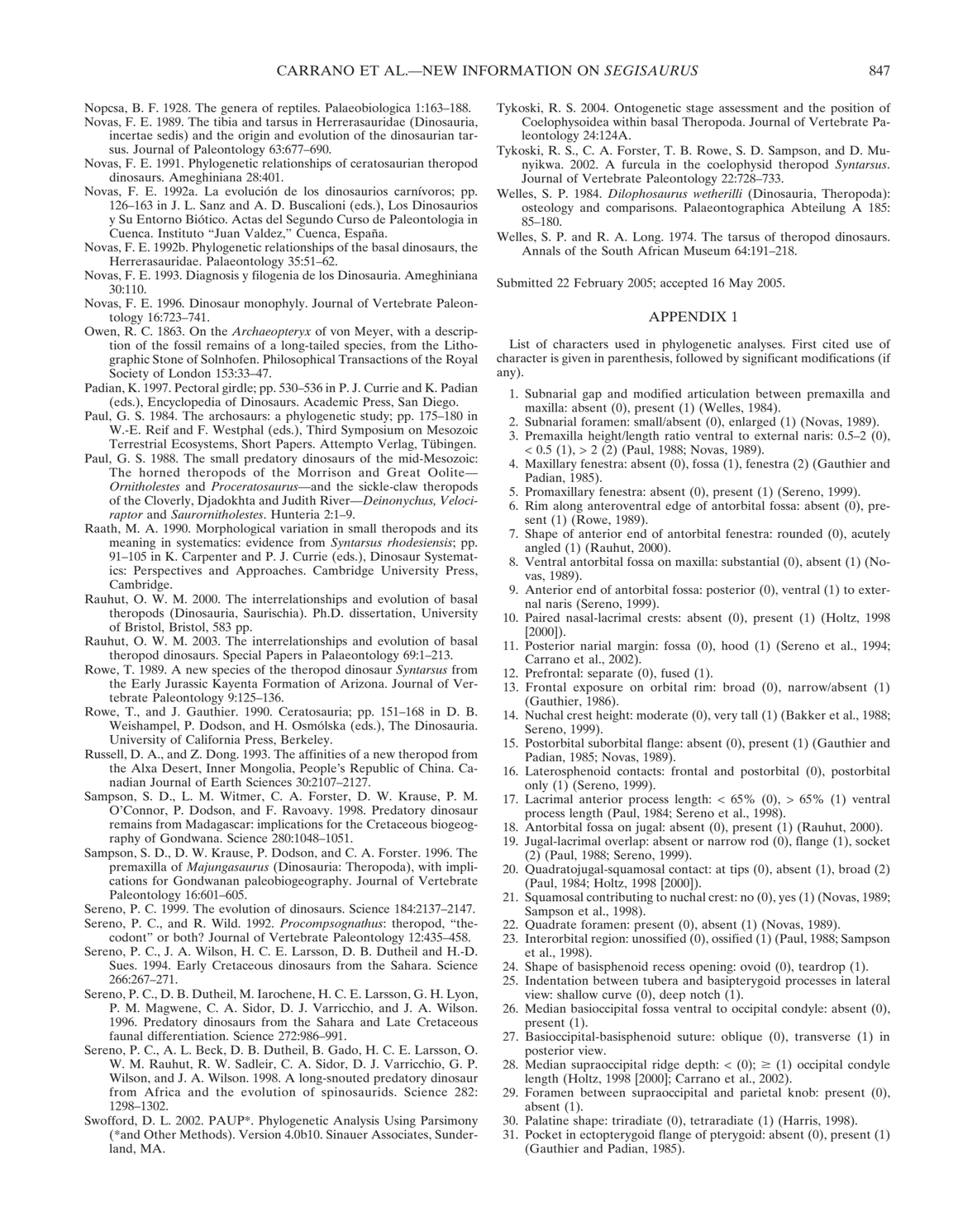- 32. Ventral fossa on ectopterygoid: absent (0), present (1), groove (2) (Gauthier and Padian, 1985).
- 33. External mandibular fenestra size: moderate/small (0), large (1) (Gauthier, 1986; Sampson et al., 1998).
- 34. Anterior end of external mandibular fenestra: posterior (0), ventral (1) to last dentary tooth (Sereno, 1999).
- 35. Horizontal shelf on lateral surangular: absent/weak (0), strong (1) (Gauthier, 1986).
- 36. Posterior edge of splenial: straight (0), curved or notched (1) (Sereno et al., 1994).
- 37. Dentary-surangular articulation: small notch (0), large socket (1) (Carrano et al., 2002).
- 38. Mediolateral width of anterior end of dentary: equal to that of posterior part (0), expanded (1).
- 39. Posteroventral process of dentary: far posterior (0), ventral (1) to poserodorsal process (Sereno, 1999).
- 40. Anterior serrations cover: all (0), 1/2 to 2/3 (1) of carina in maxillary and posterior dentary teeth (Paul, 1988).
- 41. Premaxillary tooth carinae: opposite sides (0), on lingual side (1) (Bakker et al., 1988).
- 42. Posterior end of maxillary tooth row: beneath (0), anterior (1) to orbit (Gauthier and Padian, 1985).
- 43. Number of maxillary teeth:  $> 17$  (0), 11-17 (1) (Carrano et al., 2002).
- 44. Dentary tooth count:  $\leq 25 (0)$ , 25–29 (1) (Russell and Dong, 1993).
- 45. Paradental plates: obscured or moderate in height (0), very tall (1) (Carrano et al., 2002).
- 46. Paradental plates: smooth (0), striated (1) (Sampson et al., 1996).
- 47. Groove for replacement teeth: present (0), absent (1) (Currie, 1995).
- 48. Posterior face of anterior presacrals: flat (0), concave (1) (Gauthier, 1986; Carrano et al., 2002).
- 49. Pleurocoel posterior to parapophysis in anterior presacrals: absent (0), present (1) (Gauthier, 1986; Rowe, 1989).
- 50. Posterior pleurocoel in anterior presacrals: absent (0), fossa (1), foramen (2) (Gauthier, 1986; Rowe, 1989).
- 51. Vertebral centrum pneumaticity: absent (0), camerate (1), camellate (2) (Britt, 1993).
- 52. Axial neural spine: broad (0), invaginated laterally (1) (Molnar et al., 1990).
- 53. Axial parapophyses: moderate/large (0), reduced/absent (1) (Rowe, 1989).
- 54. Axial diapophyses: moderate (0), reduced/absent (1) (Rowe, 1989).
- 55. Axial pleurocoels: absent (0), present (1) (Rowe, 1989).
- 56. Cervical prezygapophyseal-epipophyseal lamina: absent/weak (0), marked (1) (Coria and Salgado, 1998 [2000]).
- 57. Cervical prespinal fossa width: narrow (0), broad (1) (Coria and Salgado, 1998 [2000]).
- 58. Anterior cervical epipophyses: low, blunt (0), long, thin (1), long, thick (2) (Novas, 1993).
- 59. Anteroposterior length of cervical neural spines: long (0), short (1) (Novas, 1992a).
- 60. Longest post-axial cervicals: first five (0), last five (1) (Gauthier, 1986; Novas, 1993).
- 61. Cervical centrum height: < 3 (0),  $\geq$  3 (1) times centrum length (Russell and Dong, 1993; Sereno, 1999).
- 62. Shape of dorsal transverse processes: rectangular (0), triangular (1) (Rowe, 1989).
- 63. Dorsal parapophysis position relative to centrum: close (0), far lateral/pedestal (1) (Currie and Zhao, 1993).
- 64. Dorsal parapophysis and transverse process: separate (0), connected by lamina (1) (Carrano et al., 2002).
- 65. Dorsal centrum length:  $1-2.5$  (0),  $\leq 1$  (1),  $\geq 2.5$  (2) times centrum height (Sereno, 1999).
- 66. Number of sacrals: 2 (0), +2d +1c (1), +3d +1c (2) (Gauthier, 1986; Carrano et al., 2002).
- 67. Mid-sacral centrum dimensions: normal (0), strongly constricted (1) (Sereno, 1999).
- 68. Ventral sacral margin: horizontal (0), arched (1) (Sereno, 1999).
- 69. Sacral spines coalesced and thickened dorsally: no (0); yes (1).
- 70. Sacral neural spines fused in adults: no (0), yes (1) (Rowe and Gauthier, 1990).
- 71. Sacral ribs: separate (0), fused together (1) in adults (Rowe and Gauthier, 1990).
- 72. Caudosacral attachment to ilium: ventral (0), posterodorsal (1) (Sereno, 1999).
- Sacral rib depth relative to ilium height:  $\geq 90\%$  (0), < 85% (1) (Novas, 1992b).
- 74. Mid-caudal and distal chevrons: straight or gently curved (0), strongly curved (1) (Russell and Dong, 1993).
- 75. Anterior chevron process: small or absent (0), large (1) (Molnar et al., 1990).
- 76. Distal expansion of scapular blade: marked (0), weak/absent (1) (Novas, 1992b).
- 77. Shape of anterodorsal corner of distal scapular blade: rounded (0), acuminate (1).
- 78. Scapular blade height/width ratio:  $\lt$  (0),  $\ge$  (1) 8.0 (Paul, 1984; Gauthier and Padian, 1985).
- 79. Dorsal lip of scapular glenoid: moderate (0), marked (1).
- 80. Posteroventral coracoid process: moderate (0), well developed (1) (Sereno et al., 1996).
- 81. Spacing between ventral glenoid and posteroventral coracoid process:  $\geq$  (0),  $\leq$  (1) dorsoventral depth of glenoid.
- 82. Humerus length:  $\geq$  (0), < (1) 1/3 femur length (Novas, 1993).
- 83. Humeral head shape: elongate (0), globular (1) (Carrano et al., 2002).
- 84. Distal humeral condyles: rounded (0), flattened (1) (Carrano et al., 2002)
- 85. Humeral shaft torsion: absent (0), present (1) (Holtz, 1998 [2000]).
- 86. Humeral internal tuberosity: low/rounded (0), hypertrophied (1) (Russell and Dong, 1993).
- 87. Ulnar olecranon process: absent (0), present (1) (Sereno, 1999).
- 88. Distal carpals 1+2 fused in adults: no (0), yes (1) (Gauthier and Padian, 1985).
- Extent of metacarpal I contact with metacarpal II:  $\langle 1/3 (0), 1/2 (1) \rangle$ metacarpal I shaft length (Gauthier, 1986; Harris, 1998).
- 90. Manus length:  $<(0)$ ,  $\geq (1)$  length of arm + forearm (Gauthier, 1986; Sereno, 1999).
- 91. Manus digit IV: present (0), absent (1) (Paul, 1984; Gauthier and Padian, 1985).
- 92. Manus digit V: present (0), absent (1) (Paul, 1984; Gauthier and Padian, 1985).
- 93. Metacarpal I length:  $\ge$  (0), < (1) 50% of metacarpal II length (Gauthier and Padian, 1985).
- 94. Longest digit in manus: III (0), II (1) (Novas, 1993).
- 95. Metacarpal III width:  $>$  (0),  $<$  (1) 50% of metacarpal II width (Gauthier, 1986).
- 96. Fusion between pelvic elements in adults: absent (0), present (1) (Gauthier, 1986).
- 97. Posterior width of iliac brevis fossa: narrow (0), broad (1) (Molnar et al., 1990; Sereno et al., 1994).
- 98. Iliac supraacetabular crest and lateral edge of brevis shelf: gap between (0), continuous (1).
- 99. Iliac supraacetabular crest: large/pendant (0), reduced (1) (Gauthier and Padian, 1985).
- 100. Iliac pubic peduncle orientation: mostly ventral (0), mostly anterior (1) (Sereno, 1999).
- 101. Iliac M. iliofemoralis internus fossa: small (0), large, onto pubic peduncle (1) (Novas, 1991; Sereno, 1999).
- 102. Ilium-pubis articulation:  $\leq$  (0), > (1) ilium-ischium articulation (Sereno et al., 1994).
- 103. Iliac ischial peduncle: rounded (0), acuminate (1).
- 104. Iliac pubic peduncle length:  $\lt$  (0),  $\ge$  (1) twice width (Sereno et al., 1994).
- 105. Anteroventral iliac lobe: absent (0), present (1) (Sereno et al., 1994).
- 106. Shape of dorsal iliac margin: convex (0), straight (1) (Carrano et al., 2002).
- 107. Shape of posterior iliac margin: convex (0), concave (1) (Sereno et al., 1994).
- 108. Pubic apices: separate (0), contacting (1) (Holtz, 1998 [2000]; Rauhut, 2000, 2003).
- 109. Pubic symphysis: marginal (0), broad (1) (Sereno, 1999).
- 110. Pubic obturator opening: absent (0), closed (1), notch (2) (Sereno et al., 1994; Harris, 1998).
- 111. Pubic fenestra ventral to obturator foramen: absent (0), present (1) (Rowe, 1989).
- 112. Puboischial fenestra: closed (0), broadly open (1) (Sereno et al., 1998).